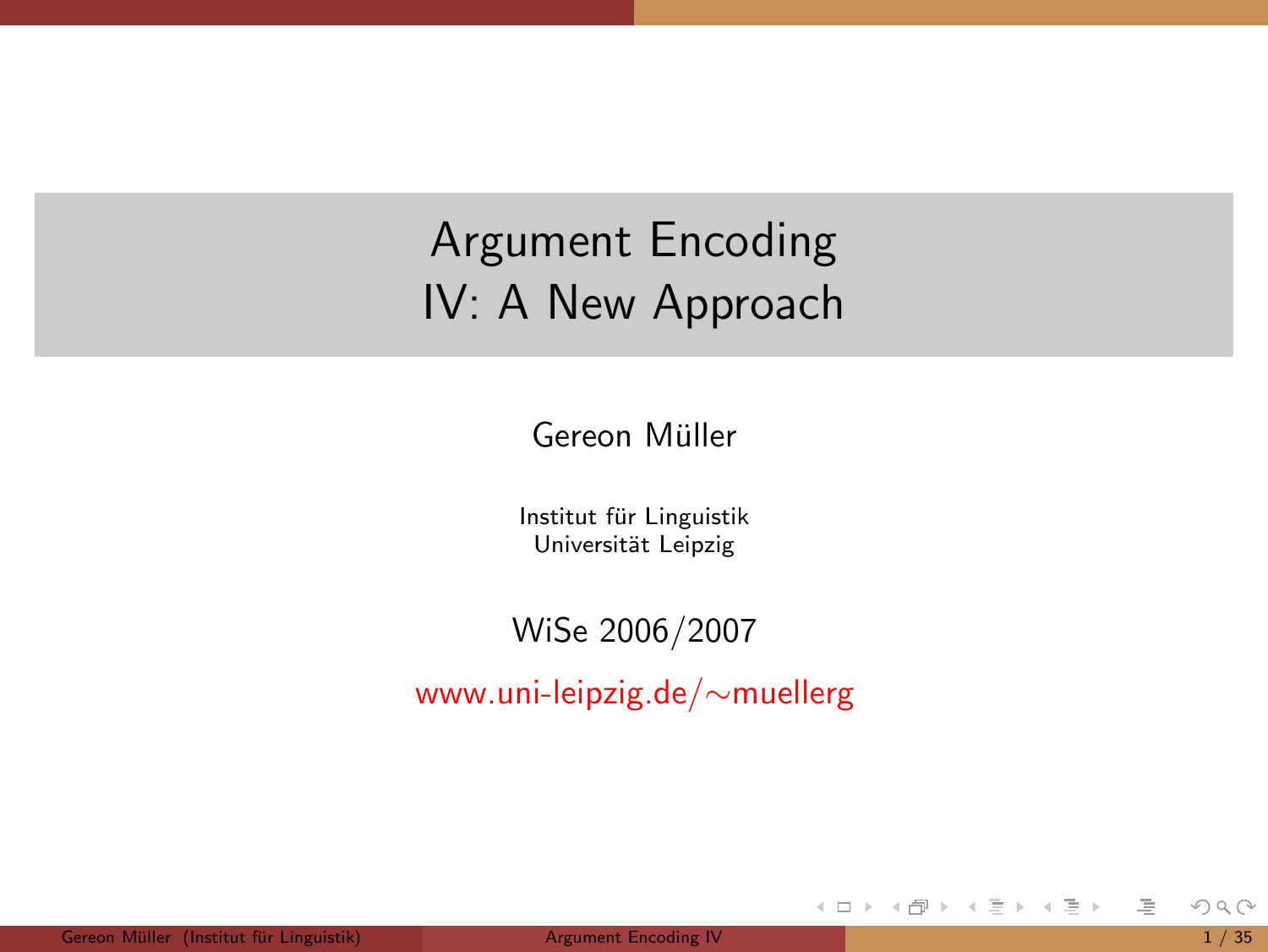### Goal:

A new minimalist analysis of accusative vs. ergative patterns of argument encoding (via case marking or agreement) that meets the criteria postulated before (e.g. no construction-specific rules, no movement, erg=acc, nom=abs, etc.), and that is grounded in Murasugi's (1992) approach. The proposal is based on the observation that indeterminacies may arise in the application of Merge and Agree (see Chomsky (2000, 2001)), given that they both obey an Earliness requirement (see Pesetsky (1989), Pesetsky & Torrego (2001)).

#### Basic claim:

A principled resolution of one such indeterminacy (on the vP cycle) in one or the other direction yields an accusative or ergative encoding pattern for arguments.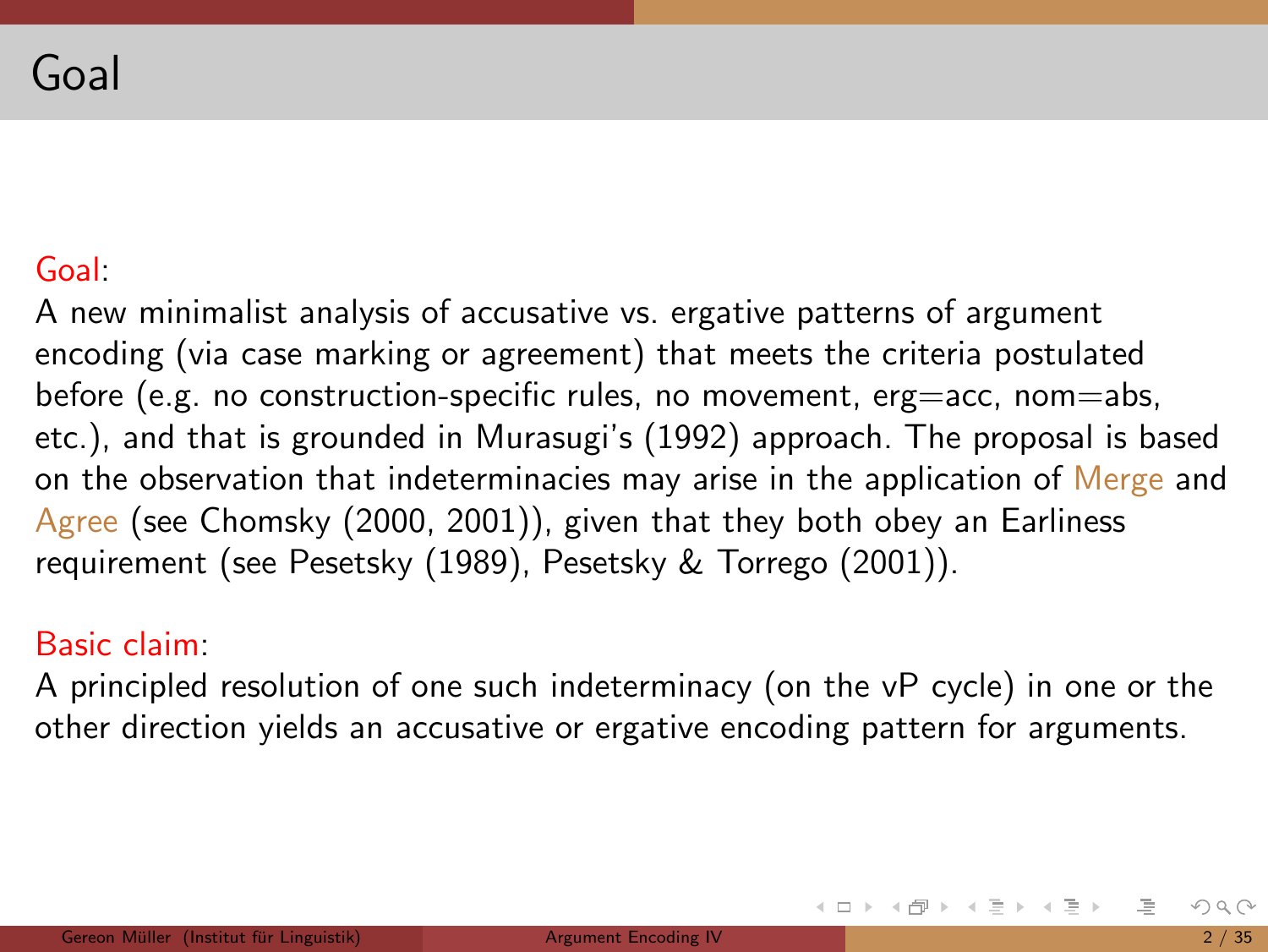Syntactic structure is created incrementally, bottom-up, by the elementary operations Merge and Agree, and by Move (which is a special case of Merge: internal vs. external Merge; Chomsky (2005), and which will not play a major role in what follows).

- (1) Two types of features that drive operations:
	- a. Structure-building features (edge features, subcategorization features) trigger Merge: [•F•] (Svenonius (1994), Collins (2003), Sternefeld (2003), Heck (2004))
	- b. Probe features trigger Agree: [∗F∗] (Sternefeld (2003))
- (2) Merge Condition:

Structure-building features ([•F•]) participate in Merge.

(3) Agree Condition: Probes ([∗F∗]) participate in Agree.

K ロ > K @ > K 경 > K 경 > H 경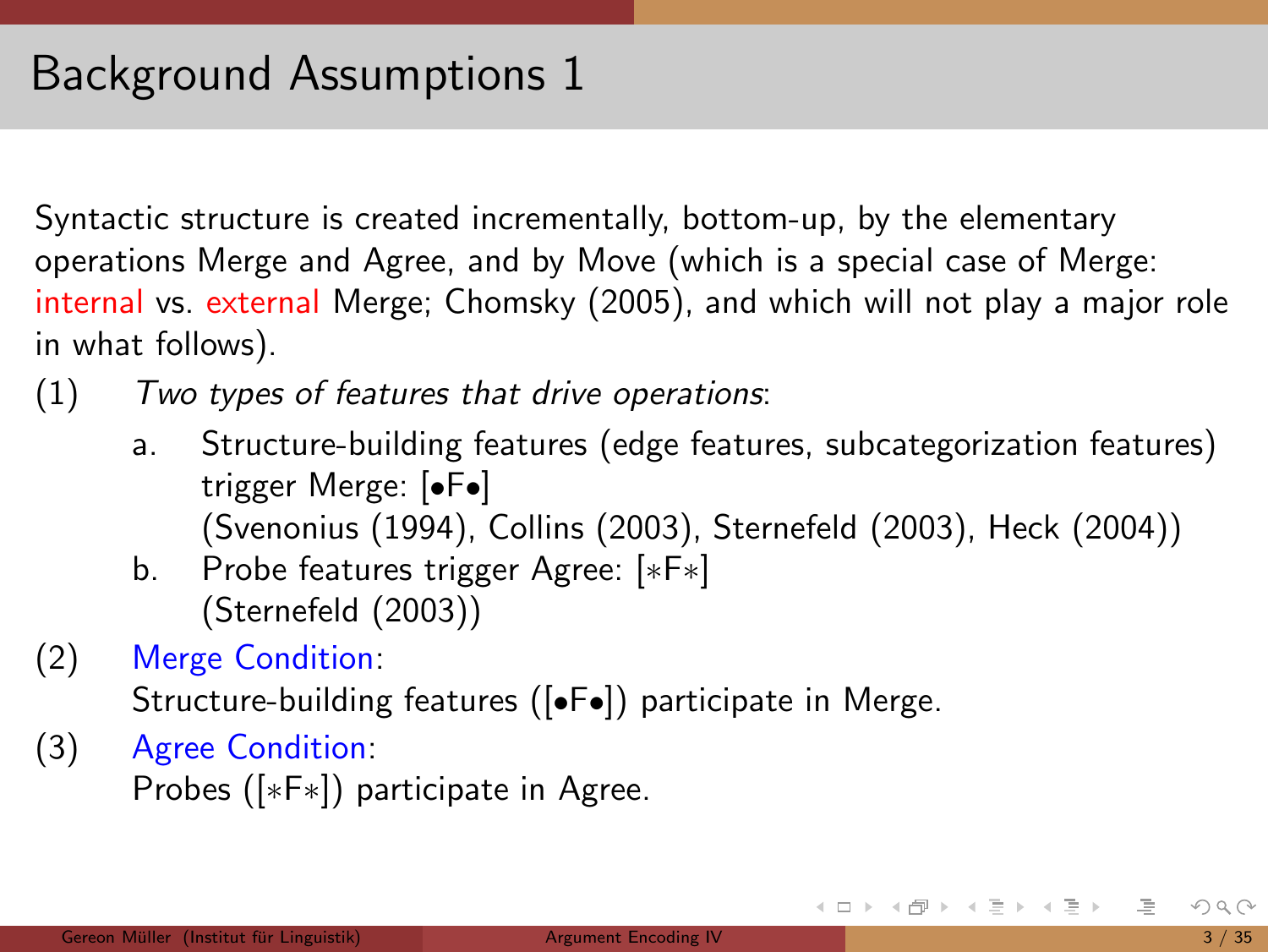### (4) The operation Merge:

 $\alpha$  can be merged with  $\beta$ , yielding  $\{\alpha,\{\alpha,\beta\}\}\,$ , if  $\alpha$  bears a structure-building feature  $\left[\bullet\right]$  and F is the label of  $\beta$ .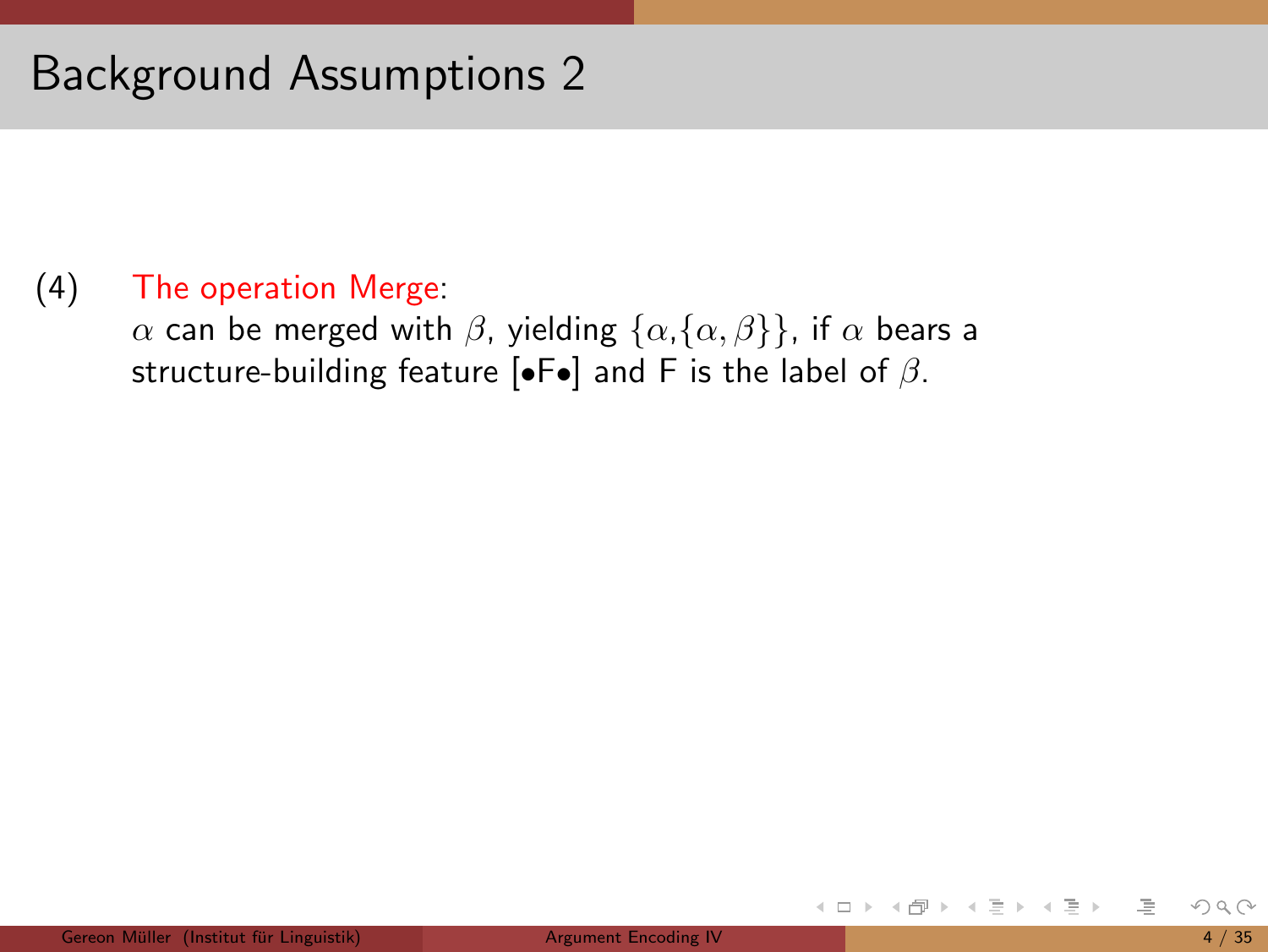### (4) The operation Merge:

 $\alpha$  can be merged with  $\beta$ , yielding  $\{\alpha,\{\alpha,\beta\}\}\,$ , if  $\alpha$  bears a structure-building feature [ $\bullet$ F $\bullet$ ] and F is the label of  $\beta$ .

### (5) The operation Agree:

 $\alpha$  agrees with  $\beta$  with respect to a feature bundle  $\Gamma$  iff (a), (b), and (c) hold:

- a.  $\alpha$  bears a probe feature [\*F\*] in  $\Gamma$ ,  $\beta$  bears a matching goal feature [F] in Γ.
- b.  $\alpha$  m-commands  $\beta$ .
- c. There is no  $\delta$  such that (i) and (ii) hold:
	- (i)  $\delta$  is closer to  $\alpha$  than  $\beta$ .
	- (ii)  $\delta$  bears a feature [F] that has not yet participated in Agree.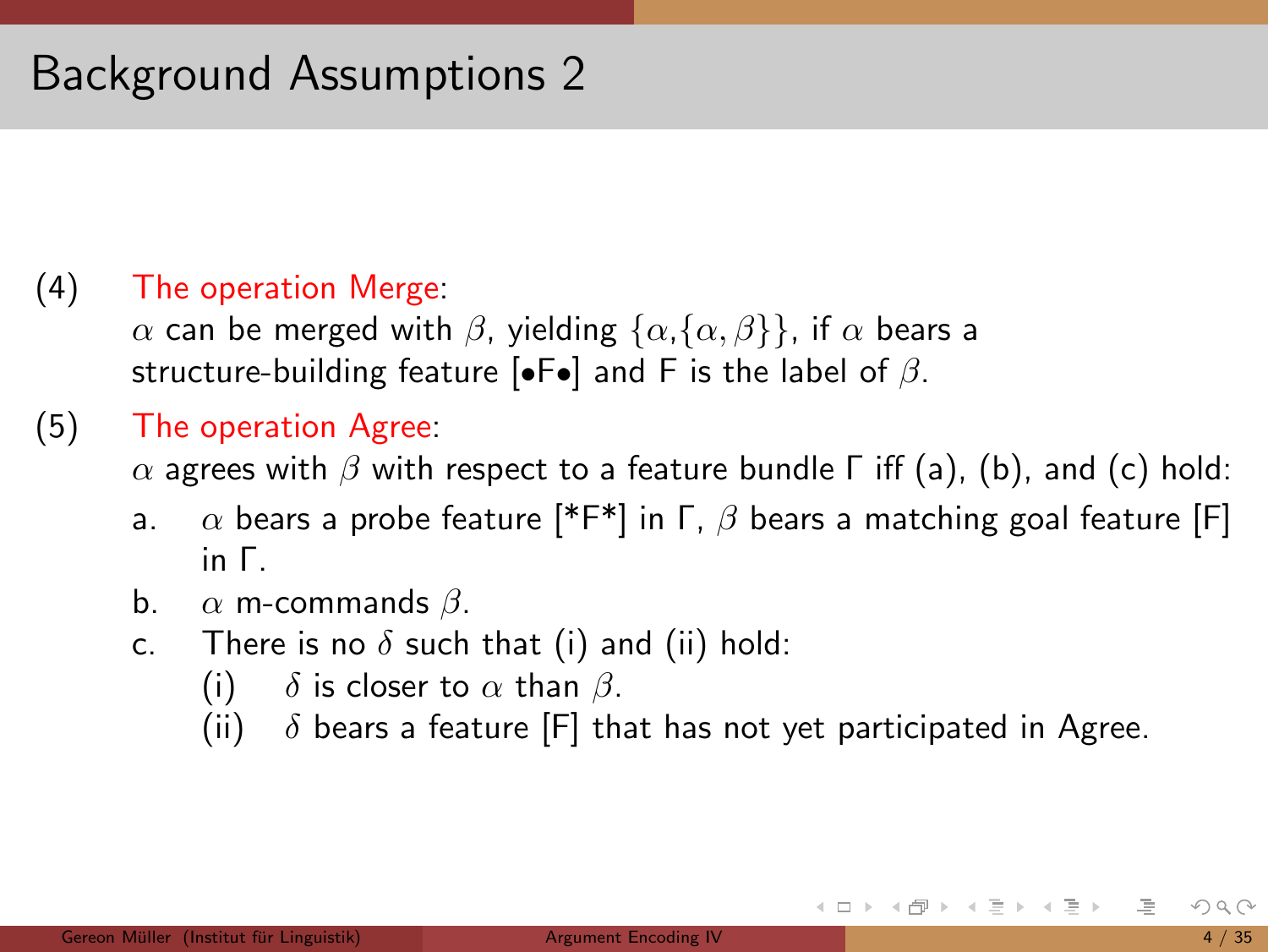Note:

- 1 (5-b) permits an Agree relation between a head and its specifier, as seems natural (but see, e.g., Chomsky (2004)).
- 2 (5-c) presupposes a notion of closeness.
- (6) Closeness:

δ is closer to  $\alpha$  than  $\beta$  if the path from δ to  $\alpha$  is shorter than the path from  $\beta$  to  $\alpha$ .

- (7) Path (Müller (1998, 130); also cf. Pesetsky (1982, 289), Collins (1994, 56)): The path from  $X$  to  $Y$  is the set of categories  $Z$  such that (a) and (b) hold:
	- a. Z is reflexively dominated by the minimal XP that dominates both X and Y.
	- b. Z dominates X or Y.

The length of a path is determined by its cardinality.

#### Consequences:

(i) The specifier and the complement of a head qualify as equally close to the head.

(ii) The specifier of a head is closer to the head than a category that is further embedded in the complement of the head.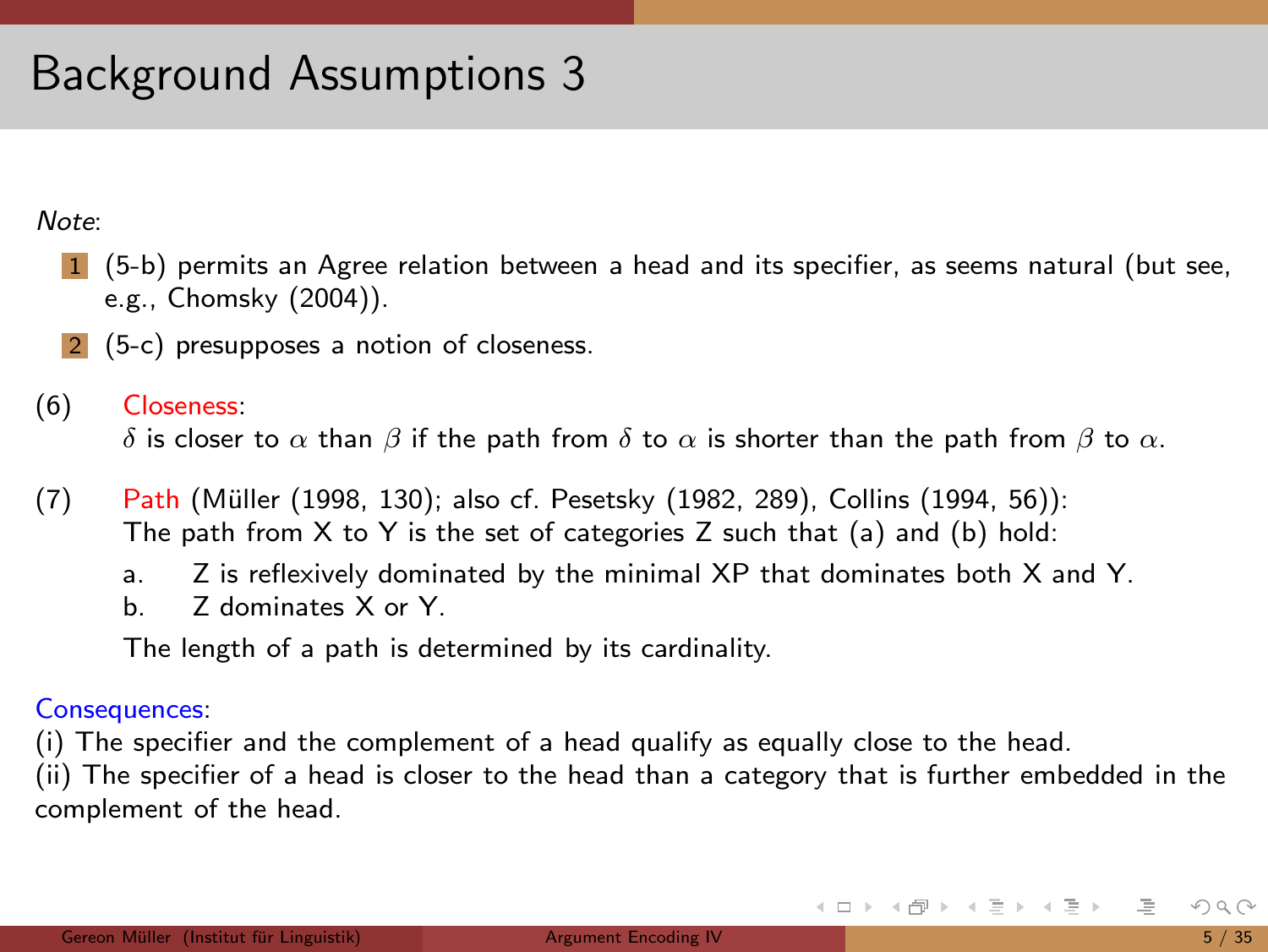Further general assumptions (Chomsky (2000, 2001)):

1 Clause structure: Basic clause structure has CP, TP, vP, and VP.

Numerations:

Lexical items that are to participate in derivations are selected from the lexicon pre-syntactically, and assembled in a numeration N (or lexical array).

- 3 Workspace (Frampton & Gutman (1999), Hornstein (2001)): The workspace of the derivation comprises items in the numeration and phrases that have been created independently.
- 4 Merge of argument DPs:  $DP_{int}$  is merged in VP,  $DP_{ext}$  is merged in vP, as a specifier.
- 5 Argument encoding and functional heads:

T and v are involved in the structural encoding of primary arguments (i.e.,  $DP_{ext}$  and  $DP_{int}$ arguments for which no inherent/lexical case is specified), by bearing features that act as probes and thus trigger Agree operations.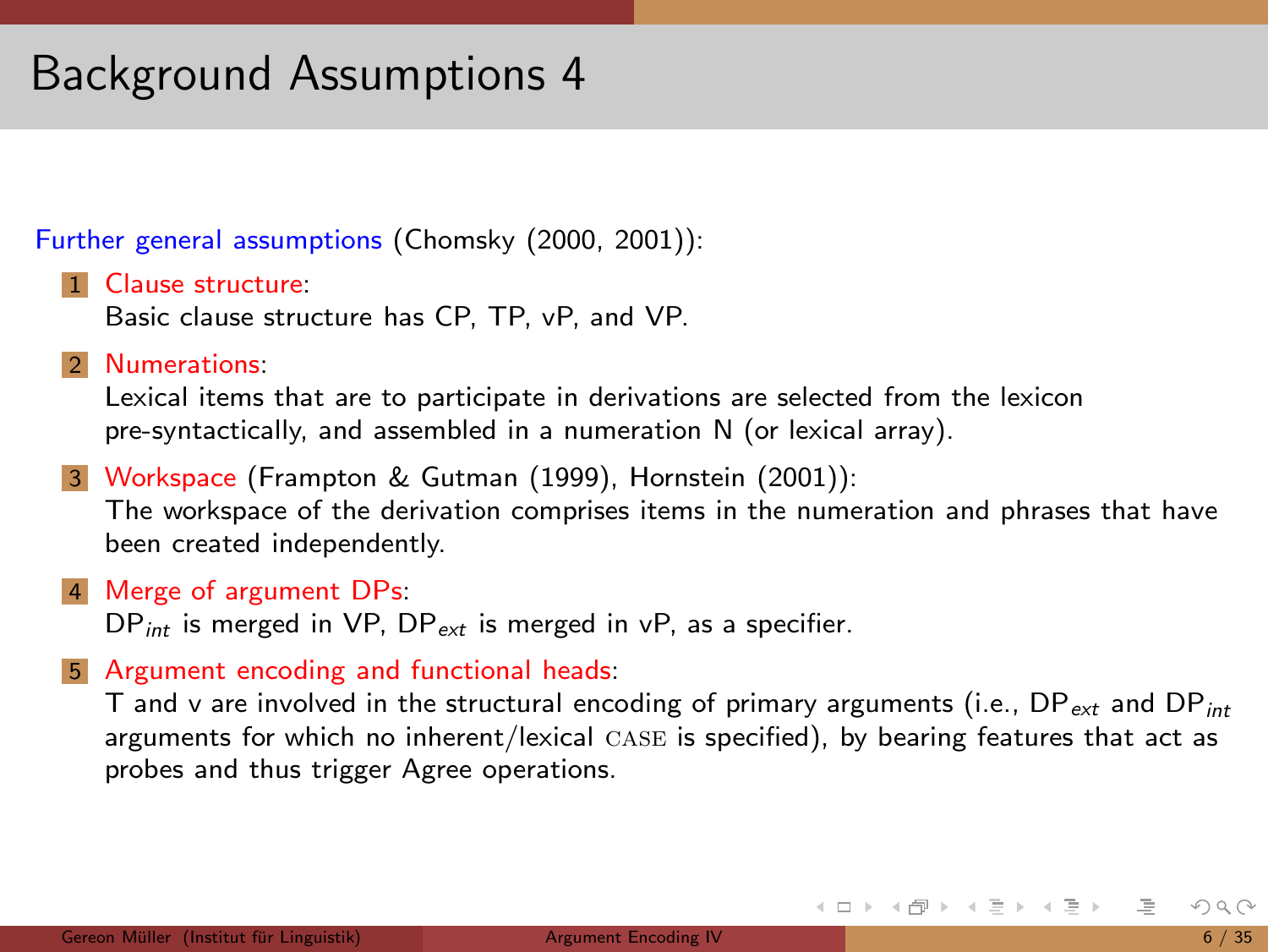### More specific assumptions about argument encoding:

- 1 There is one structural argument encoding feature: CASE.
- 2 CASE can have two values:  $ext(ernal)$  and  $int(ernal)$  (determined with respect to vP, the predicate domain).
- **3**  $[CASE:ext] = nominative/absoluteive, [CASE:int] = accurate/negative$ (Murasugi (1992)).
- 4 [CASE] features figure in Agree relations involving  $T/v$  and DP, as in (8).
- $(8)$  The role of T and v in argument encoding:
	- a. T bears a probe  $[*{\text{CASE:ext}}]$  that instantiates a matching  $[{\text{CASE:ext}}]$ goal on DP.
	- b. v bears a probe  $[*.$   $\text{Case:}$  that instantiates a matching  $[$   $\text{Case:}$  int  $]$ goal on DP.

K ロ > K (ラ > K ミ > K ミ > … ミ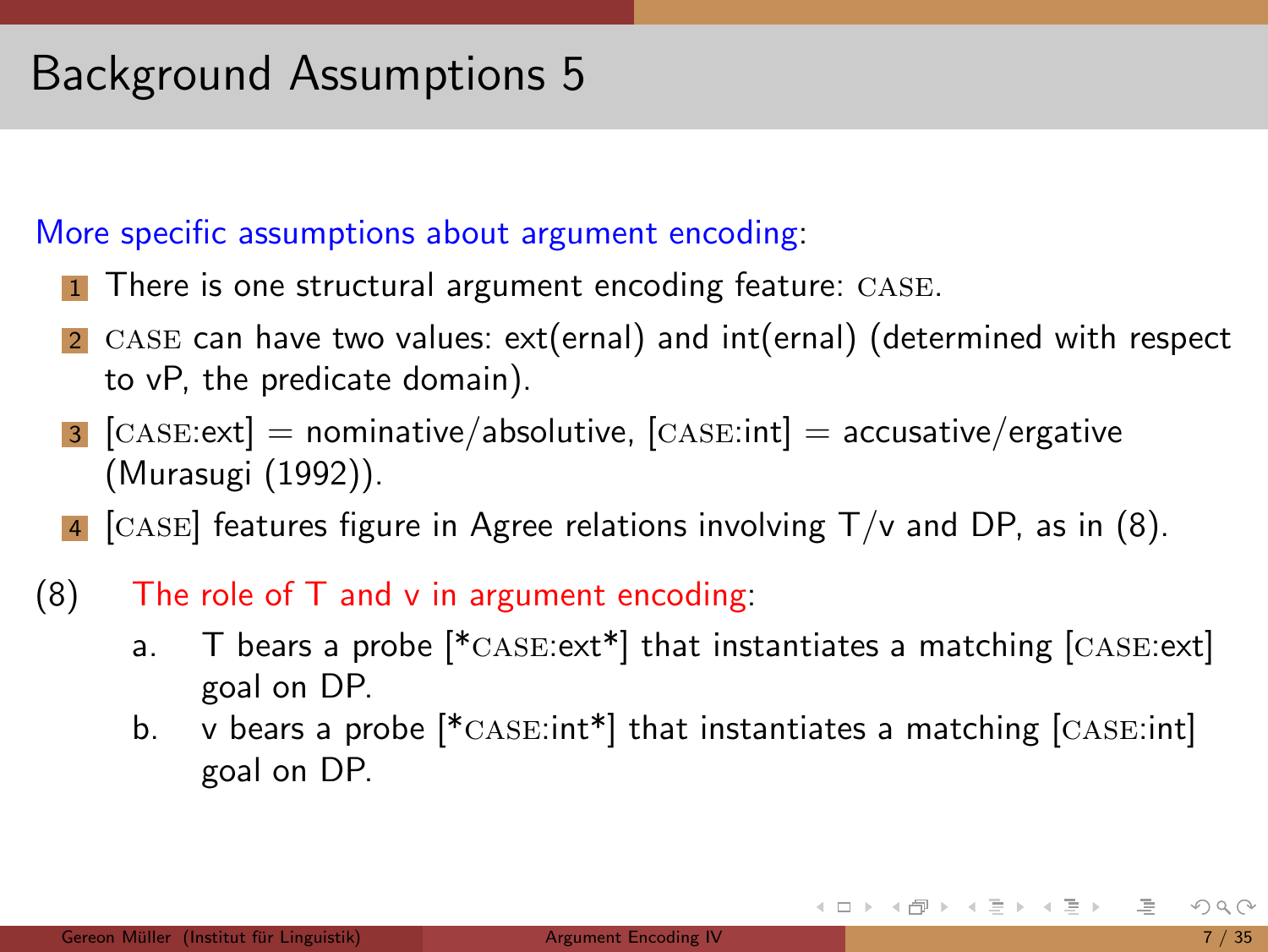### Observation:

Case-marking and agreement-marking both depend on an Agree relation between T/v and DP, and thus qualify as two sides of the same coin.

### (9) Argument encoding by case or agreement:

- a. Argument encoding proceeds by case-marking if  $[CASE:\alpha]$  is morphologically realized on DP.
- b. Argument encoding proceeds by agreement-marking if  $[{}^*\text{CASE:}\alpha^*]$  is morphologically realized on T/v.

(Something extra will have to be said about cases where agreement is not case-based, but, e.g., argument type-based (external vs. internal argument).)

K ロ > K @ > K 경 > K 경 > H 경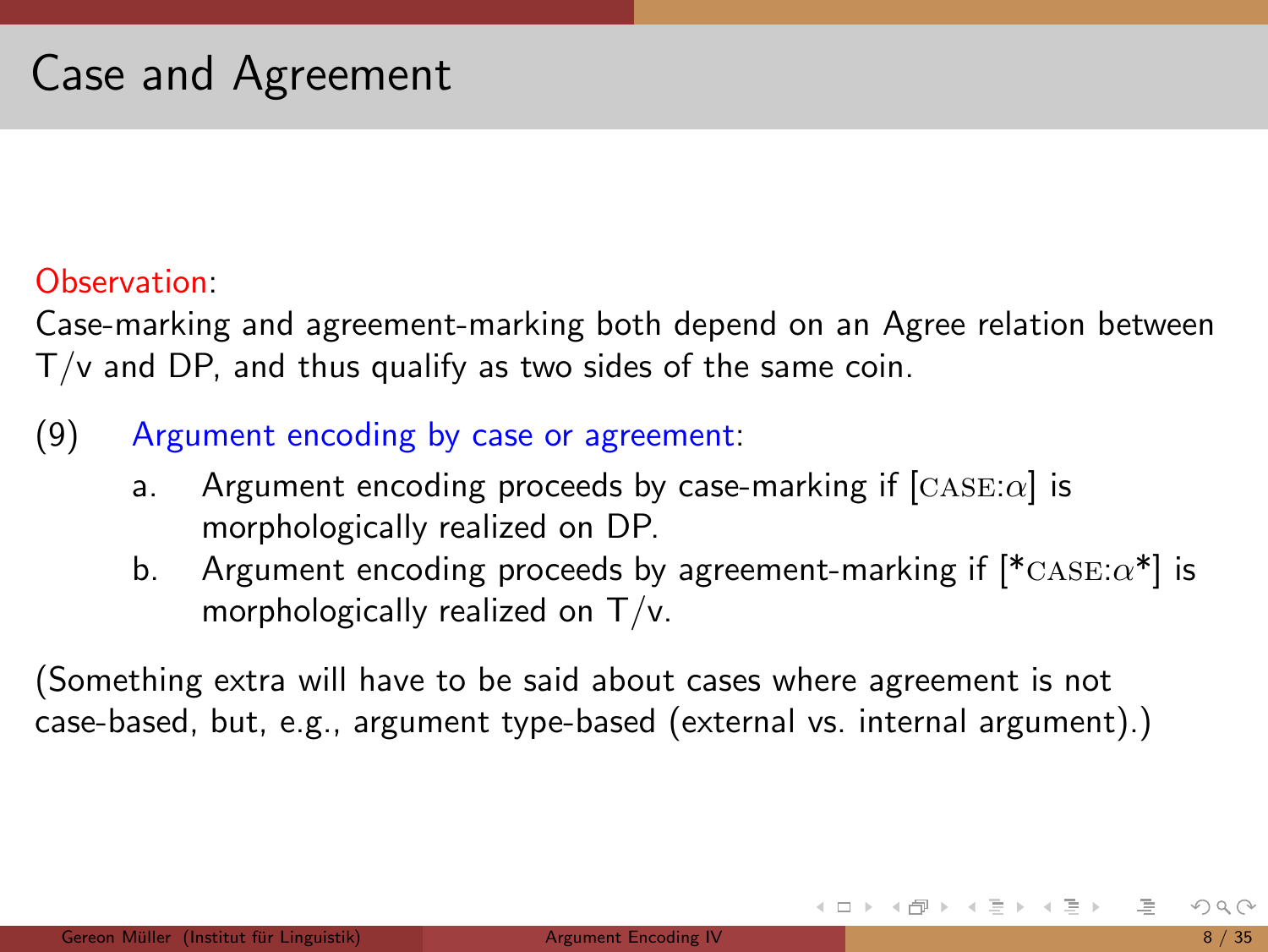### A conspicuous property:

v (unlike T or V) plays a dual role: It triggers Merge of DP<sub>ext</sub> (by a  $\bullet$ D $\bullet$ ) feature), and it also triggers an Agree operation (by its  $[*/c_1s_2]$  feature). This dual role has far-reaching consequences for the nature of argument encoding.

#### An indeterminacy:

Consider a simple transitive context, with two arguments  $DP_{int}$ ,  $DP_{ext}$ . Suppose that the derivation has reached a stage  $\Sigma$  where v has been merged with a VP containing DP<sub>int</sub>. with  $DP_{ext}$  waiting to be merged with v in the workspace of the derivation. At this point, an indeterminacy in rule application arises: The next operation could be either Agree(v,  $DP_{int}$ ) (see (i)) or Merge( $DP_{ext}$ , v) (see (ii)). The Agree Condition demands the former operation, and the Merge Condition demands the latter.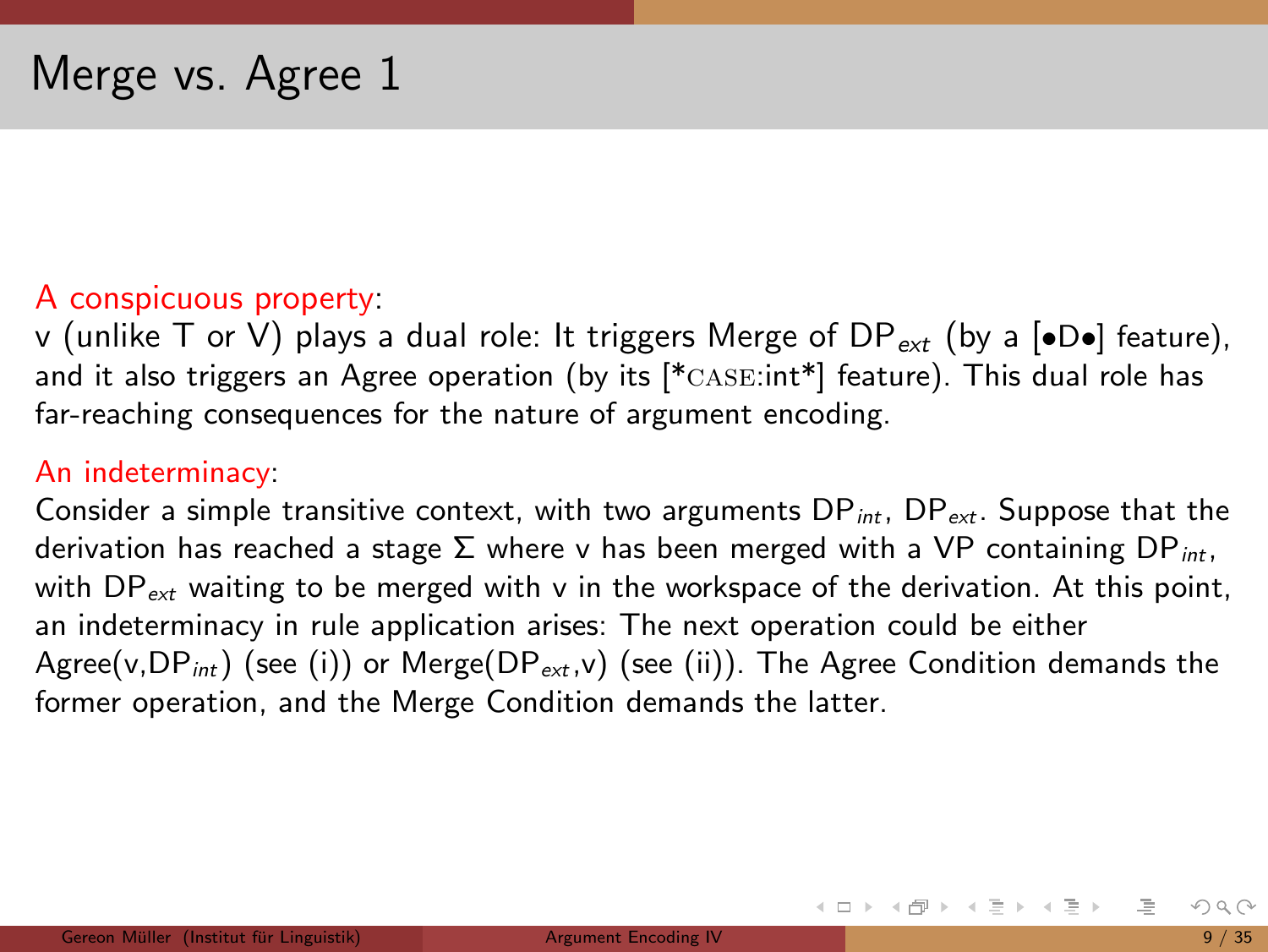## Merge vs. Agree 2: The Dilemma



 $OQ$ 

目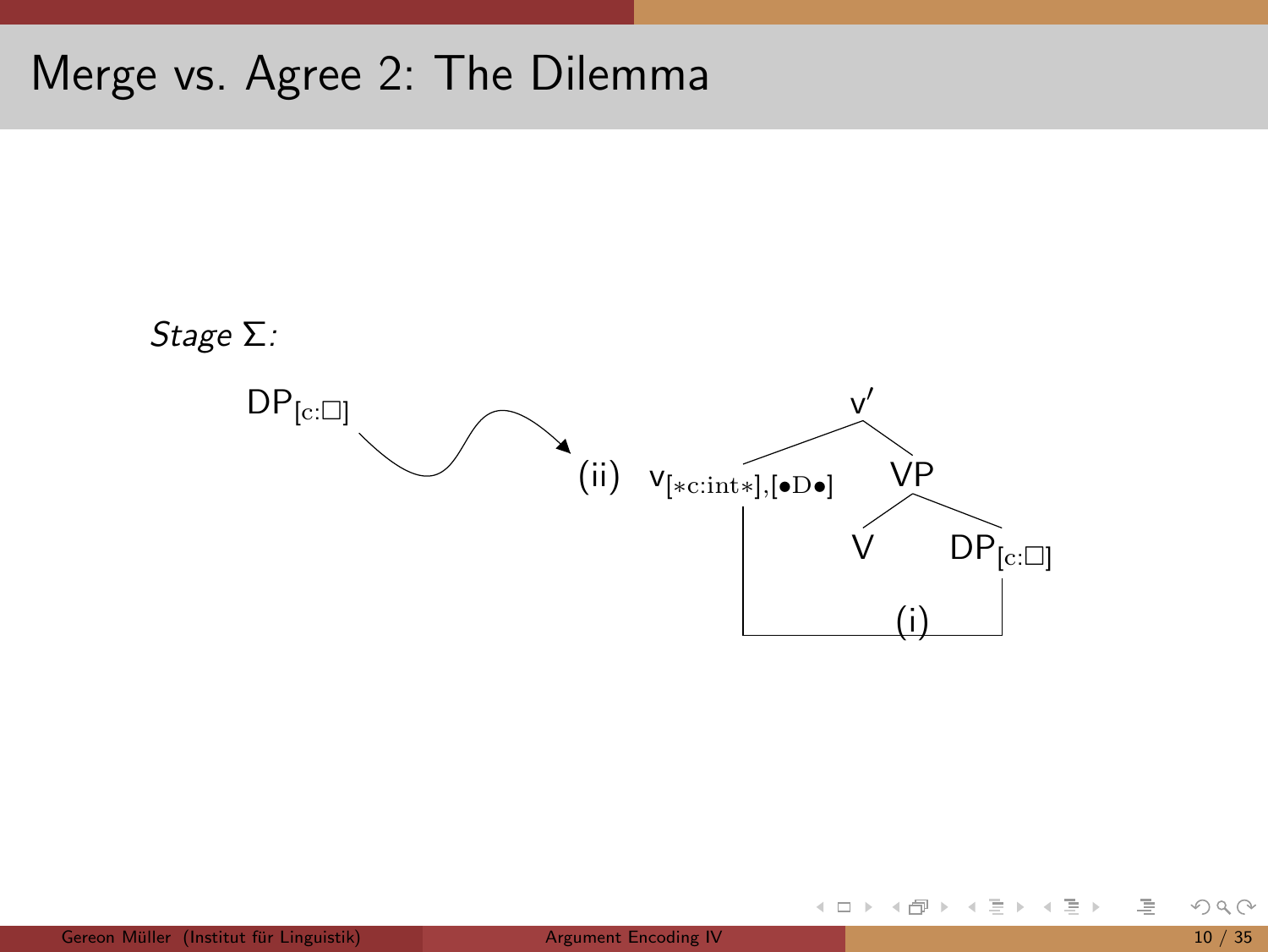# An Optimality-Theoretic Solution

### Solution:

Conflicts of this type are real and must be resolved by giving one constraint (the Merge Condition or the Agree Condition) priority over the other in the case of conflict, i.e., by ranking the requirements.

### Note:

This is an instance of optimization in syntax, with minimal violability of the lower-ranked requirement; see Prince & Smolensky (2004). However, the optimization involved here is extremely local (competing candidates are derivational steps), which avoids the complexity problems incurred by standard optimization procedures; see Heck & Müller (2000, 2006), Fischer (2004).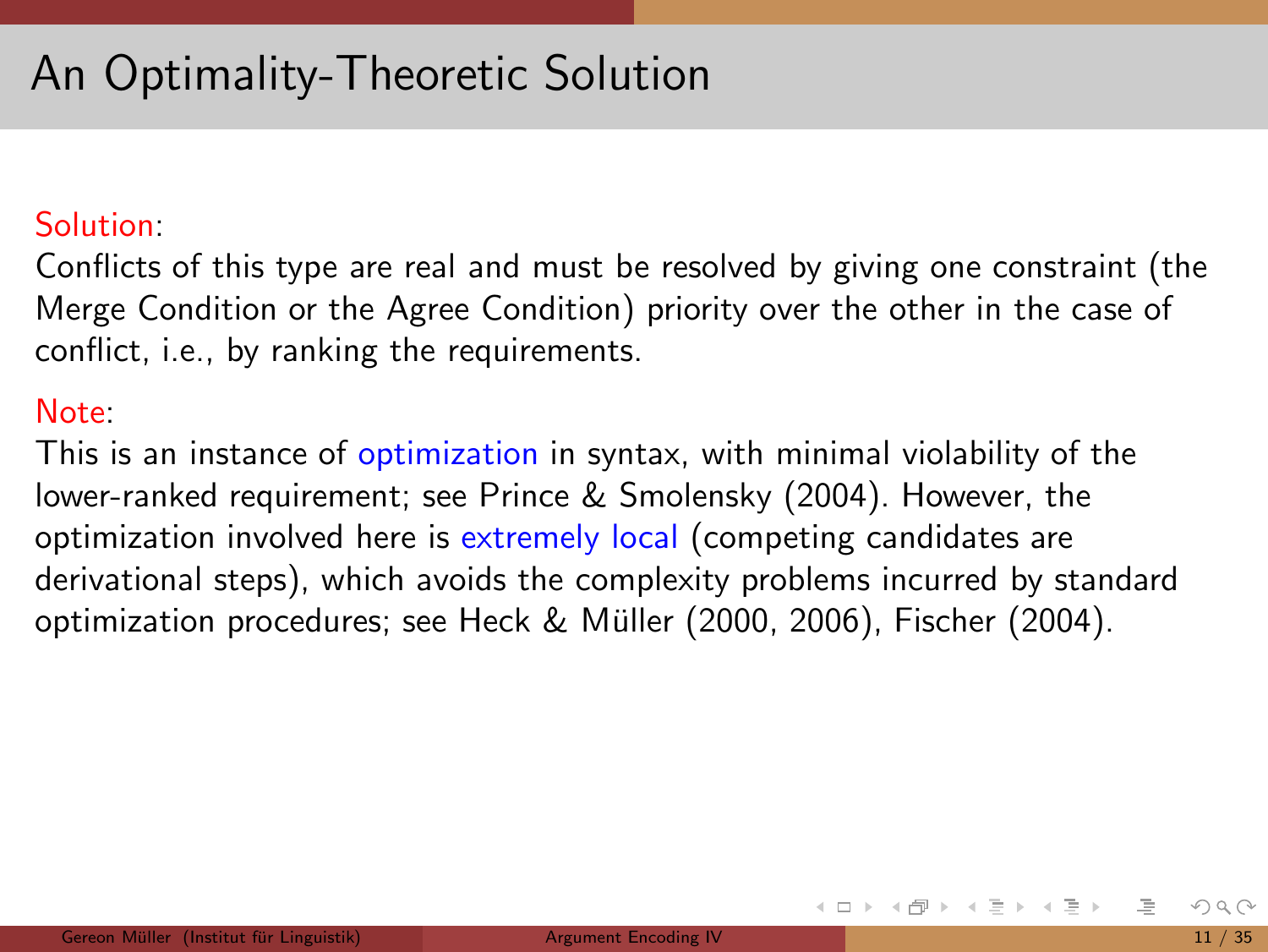# An Optimality-Theoretic Solution

### Solution:

Conflicts of this type are real and must be resolved by giving one constraint (the Merge Condition or the Agree Condition) priority over the other in the case of conflict, i.e., by ranking the requirements.

### Note:

This is an instance of optimization in syntax, with minimal violability of the lower-ranked requirement; see Prince & Smolensky (2004). However, the optimization involved here is extremely local (competing candidates are derivational steps), which avoids the complexity problems incurred by standard optimization procedures; see Heck & Müller (2000, 2006), Fischer (2004).

- (11) Rankings:
	- a. Accusative patterns: Agree Condition  $\gg$  Merge Condition
	- b. Ergative patterns: Merge Condition  $\gg$  Agree Condition

K ロ > K @ > K 경 > K 경 > H 경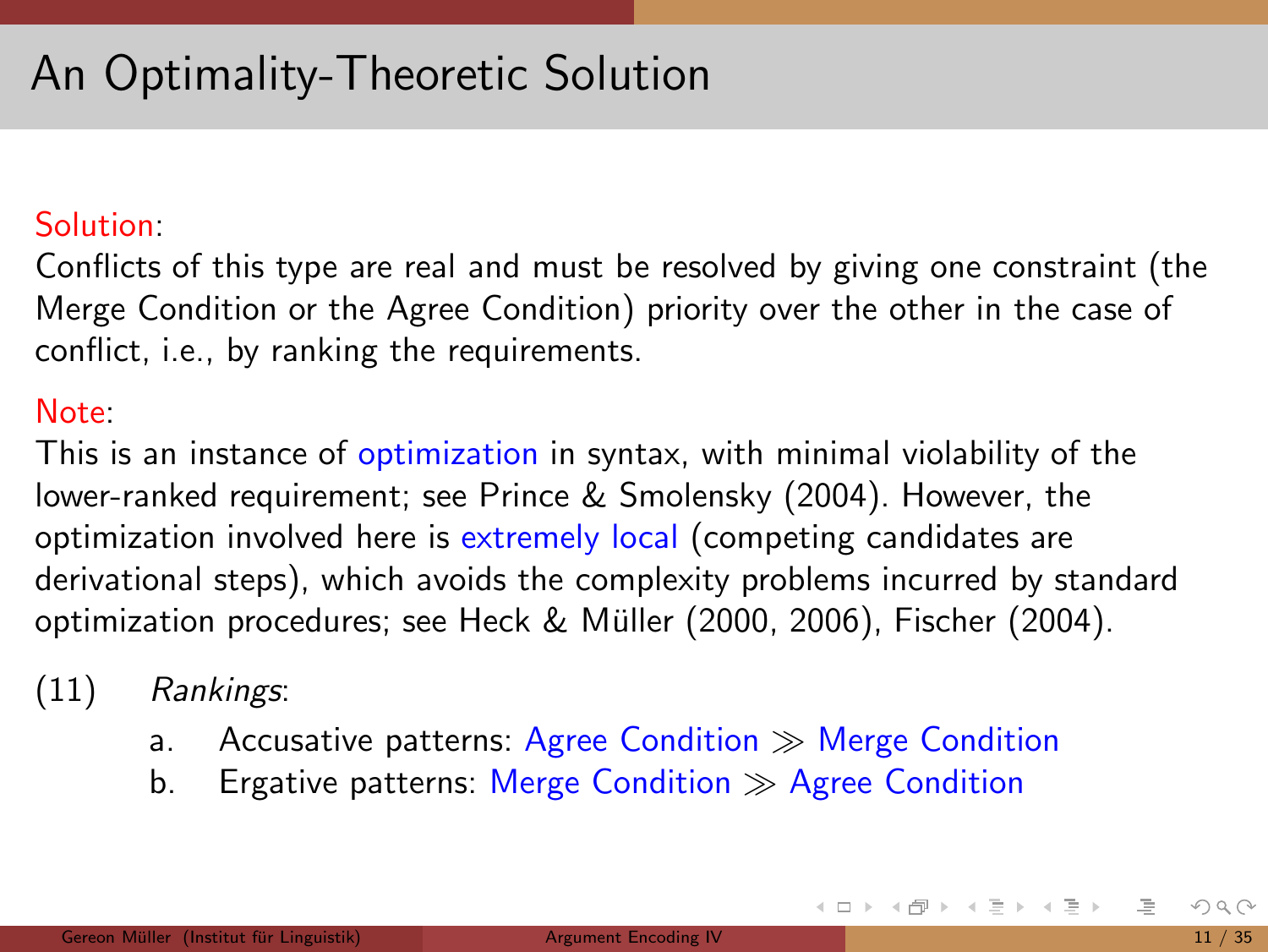(12) Agree before Merge: accusative



目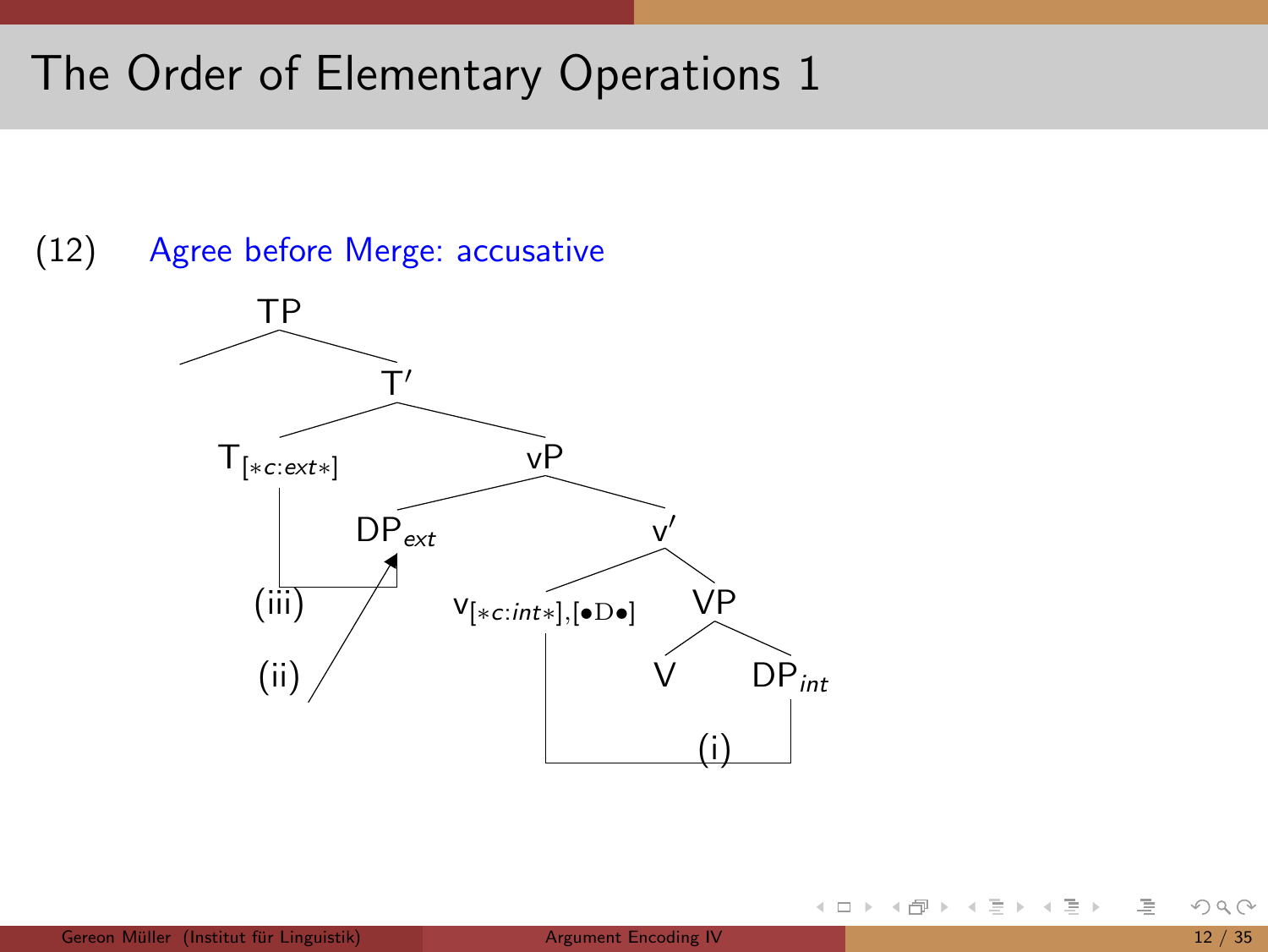

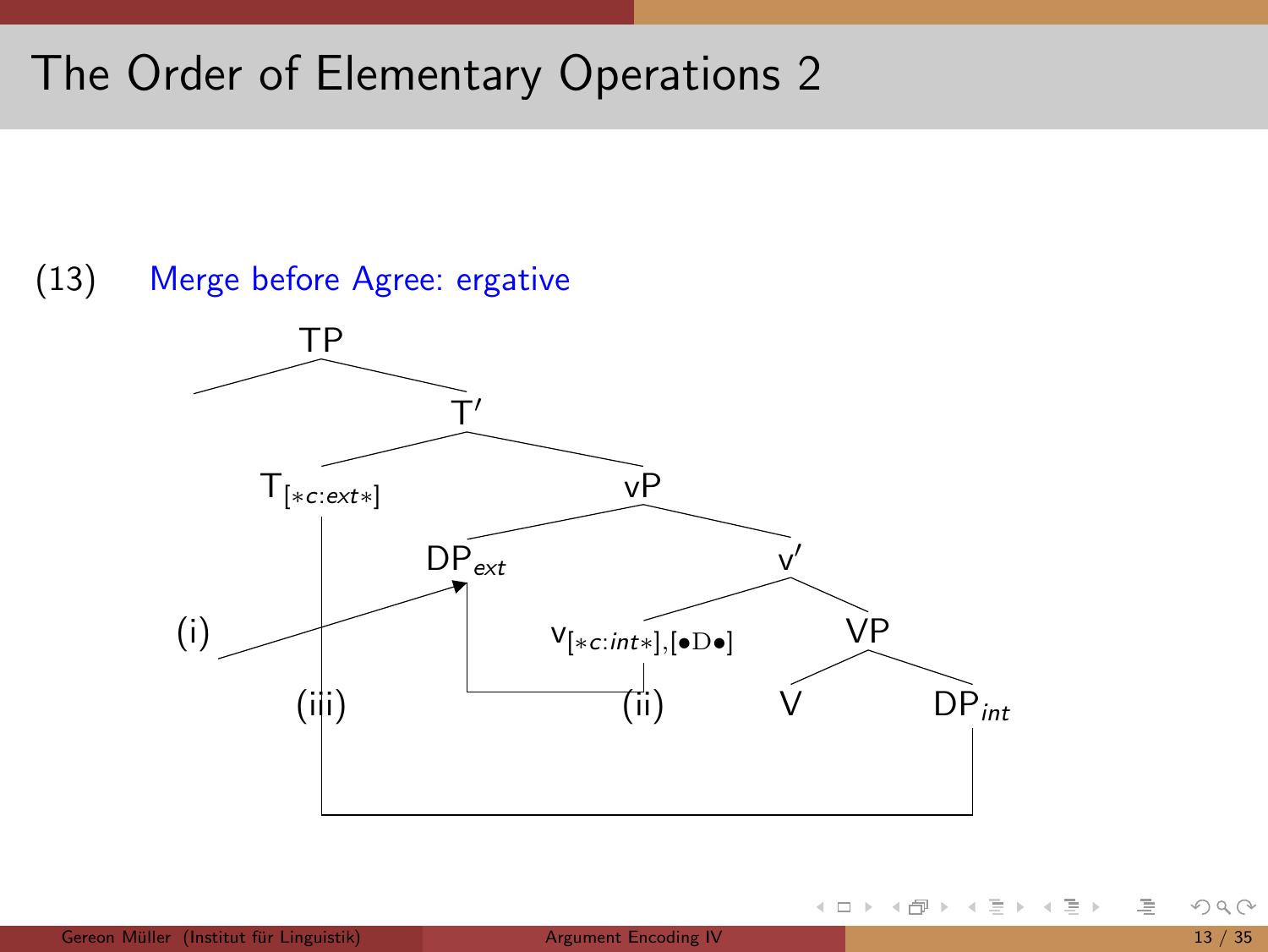#### Remarks on the accusative pattern:

#### 1 Mechanics:

Given Earliness(Agree)  $\gg$  Earliness(Merge), Agree(v, DP<sub>int</sub>) applies first (step (i)) at stage  $\Sigma$ . Since v is marked [\*CASE:int\*], this ensures a [CASE:int] specification on DP<sub>int</sub>. DP<sub>ext</sub> is merged in Specv in the next step (step (ii)). The derivation continues, merging T and vP, and then carrying out Agree(T,DP<sub>ext</sub>), which instantiates [CASE:ext] on DP<sub>ext</sub> (step (iii)).

#### 2 Accusative, nominative:

The morphological realization of an internal encoding feature  $[(*)$ CASE:int $(*)]$  with Agree(v,  $DP_{int}$ ) (by case or agreement) can be called accusative; the morphological realization of an external encoding feature  $[(*)$ CASE: $ext(*)]$  with Agree(T,DP<sub>ext</sub>) can be called nominative.

#### 3 Language types derived:

This accounts for argument encoding in transitive contexts in accusative languages like Icelandic and Navajo: The internal argument is marked by the internal case, the external argument is marked by the external case.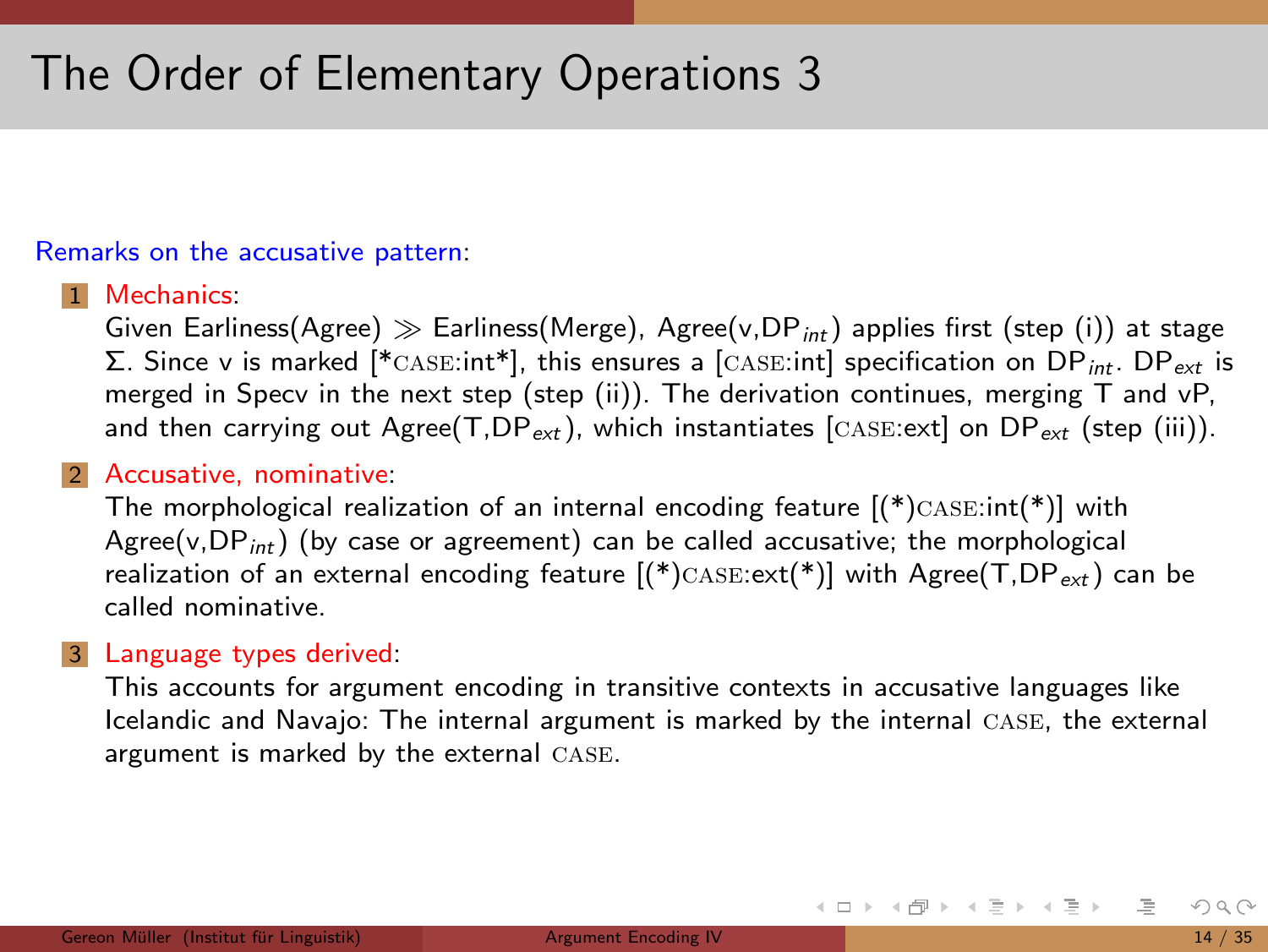#### Remarks on the ergative pattern:

#### 1 Mechanics:

Given Earliness(Merge)  $\gg$  Earliness(Agree), Merge(DP<sub>ext,</sub>v) must apply first (step (i)) at stage  $\Sigma$ . DP<sub>ext</sub> is now closer to v than DP<sub>int</sub>, and given that Agree relations are subject to a minimality requirement and require only m-command by the probe, the next operation will have to be Agree(v,  $DP_{ext}$ ), in a specifier/head configuration (step (ii)). This instantiates  $[CASE:int]$  on  $DP_{ext}$ . Subsequently, T is merged, and  $Agree(T, DP_{int})$  is carried out (step (iii)), with  $[CASE:ext]$  for  $DP_{int}$ .

#### 2 Ergative, absolutive:

The morphological realization of an internal encoding feature  $[(*)$ CASE:int $(*)]$  with Agree(v,  $DP_{ext}$ ) can be called ergative; the morphological realization of an external encoding feature  $[(*)$ CASE: $ext(*)]$  with Agree $(T,DP_{int})$  can be called absolutive.

#### 3 Language types derived:

This accounts for argument encoding in transitive contexts in ergative languages like Archi and Sierra Popoluca: The internal argument is marked by the external CASE, the external argument is marked by the internal case.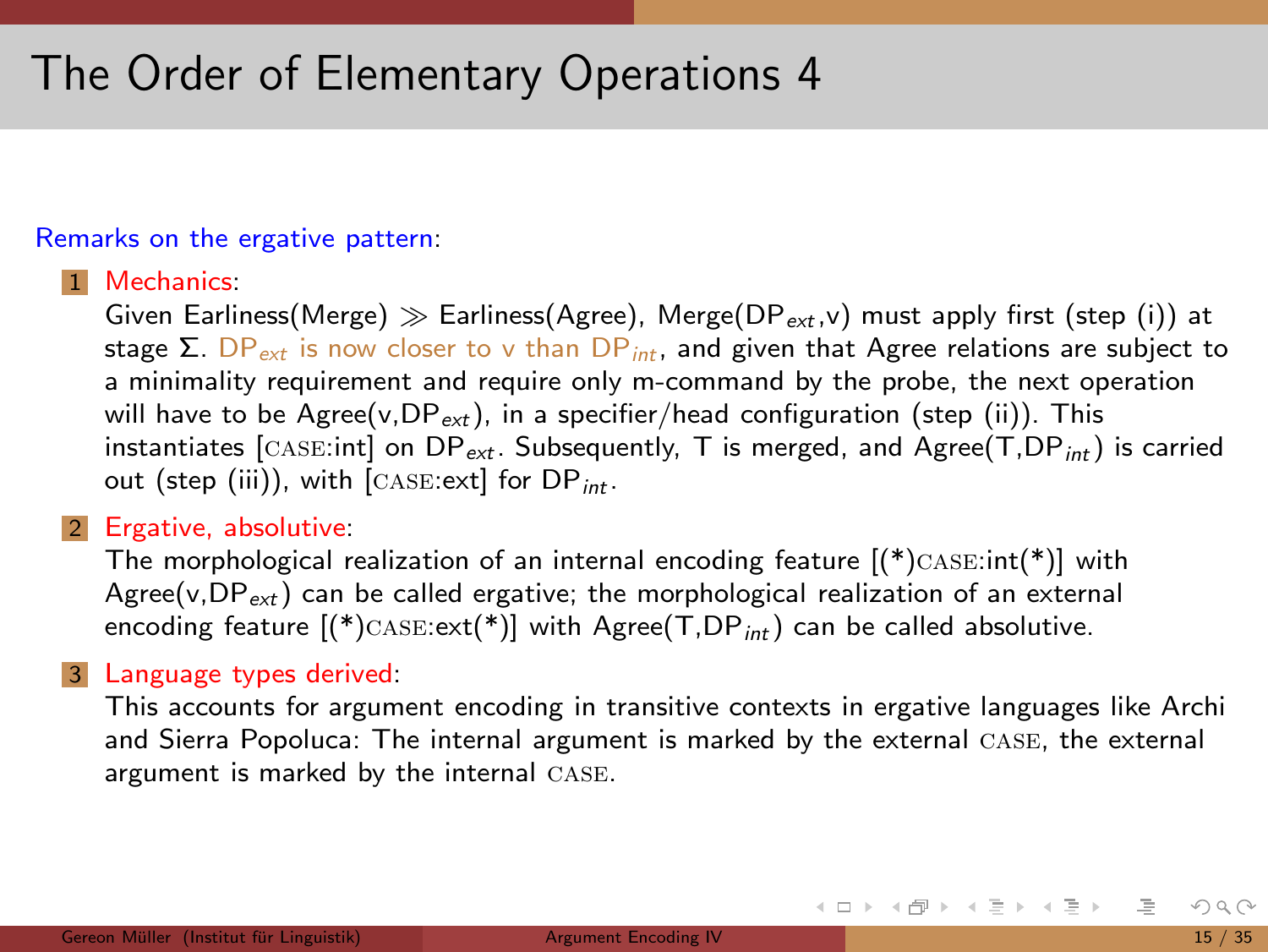Nothing has been said about intransitive contexts so far.

#### Problem:

Unchecked probes lead to a crash of the derivation; hence,  $[^{*}$ CASE: $\alpha^{*}]$  must be absent on either T or v in the derivation if only one DP is present that has a feature  $[CASE:]]$ . But on which one?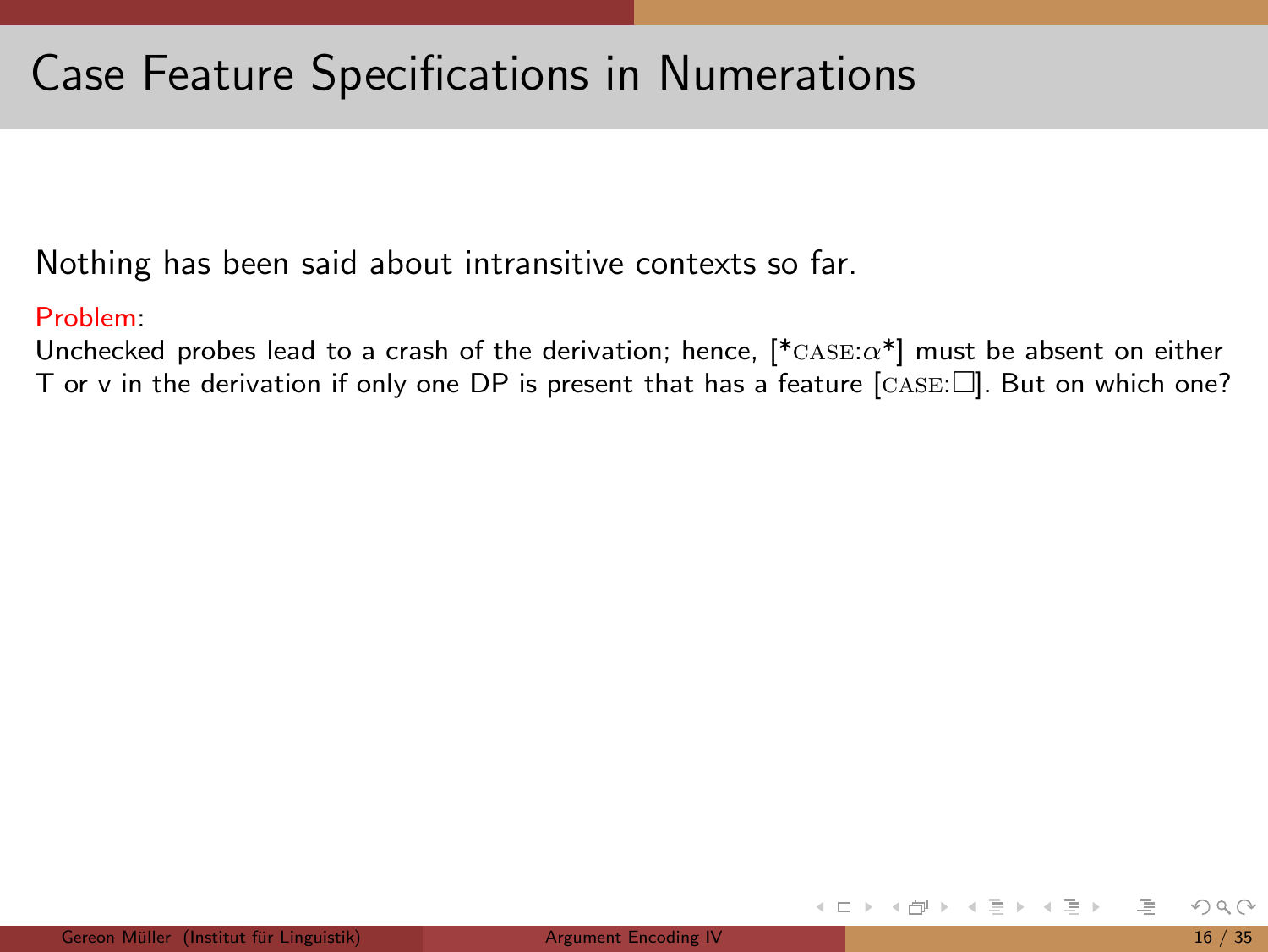Nothing has been said about intransitive contexts so far.

#### Problem:

Unchecked probes lead to a crash of the derivation; hence,  $[^{*}$ CASE: $\alpha^{*}]$  must be absent on either T or v in the derivation if only one DP is present that has a feature  $[CASE:]]$ . But on which one?

#### Claim:

Two principled solutions are available. Both rely on a constraint on numerations, viz., (14) (see Heck & Müller (2000), Fischer (2004), Heck (2004) for related constraints; also see Stabler (1996) on 'count invariants').

(14) Feature Balance (holds of numerations): For every feature [\*F: $\alpha$ \*], there must be a matching feature [F: $\square$ ].

The underlying idea is that a derivation that fails to provide a matching goal feature specification for each probe feature specification that it employs is doomed from the start, and should be excluded as soon as possible, i.e., in the numeration.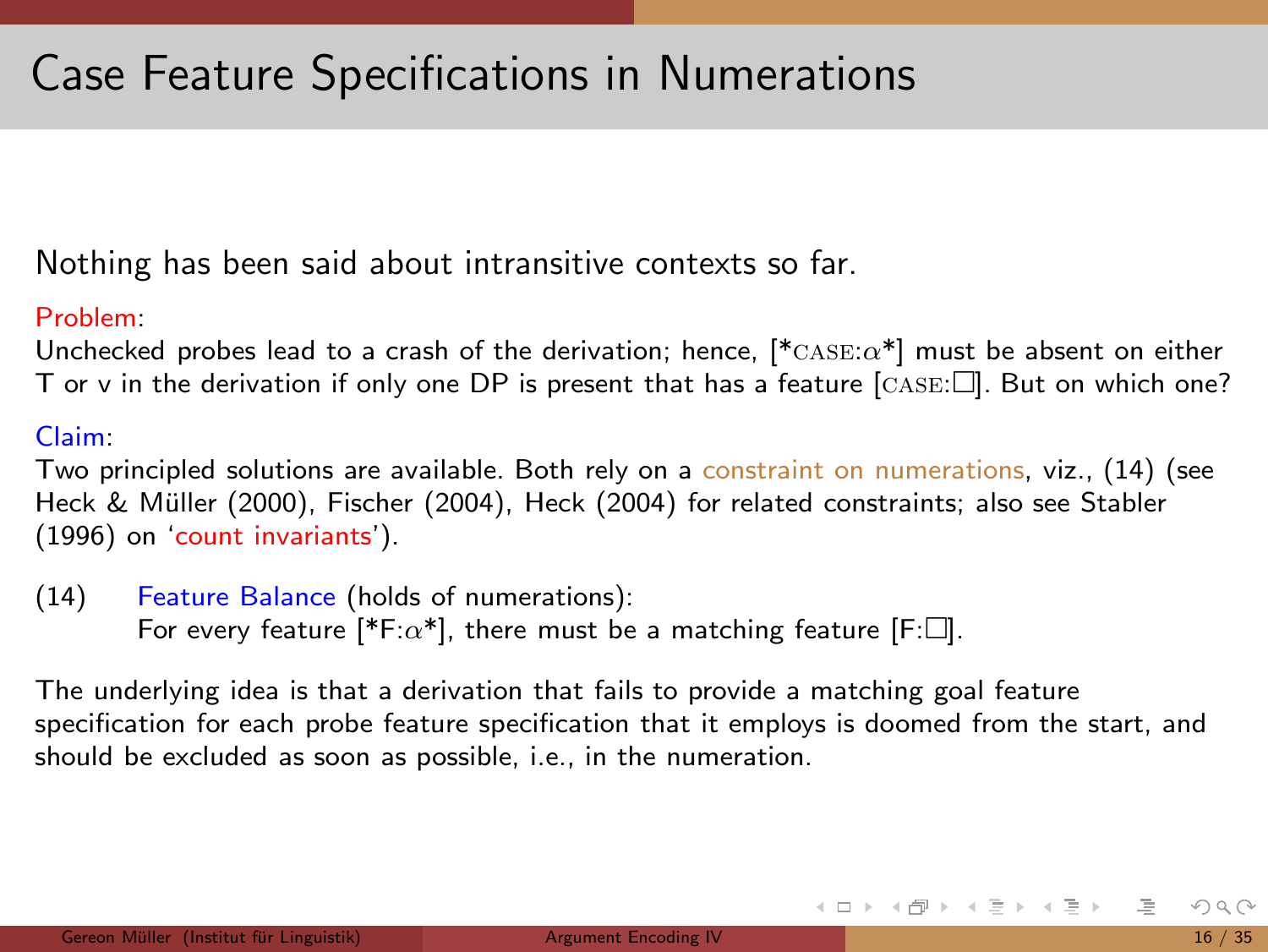### Consequence:

 $[*{\text{case:ext}}^*]$  on T or  $[*{\text{case:int}}^*]$  on v must be absent if there is only one D with a case feature in the numeration.

### Assumption:

There are (at least) two ways to respect Feature Balance in numerations underlying intransitive contexts:

- **1** Preservation of the unmarked  $*{\text{case}}*$  feature.
- 2 Preservation of the iconic  $[{}^* \text{CASE*}]$  feature (that matches the argument type in markedness).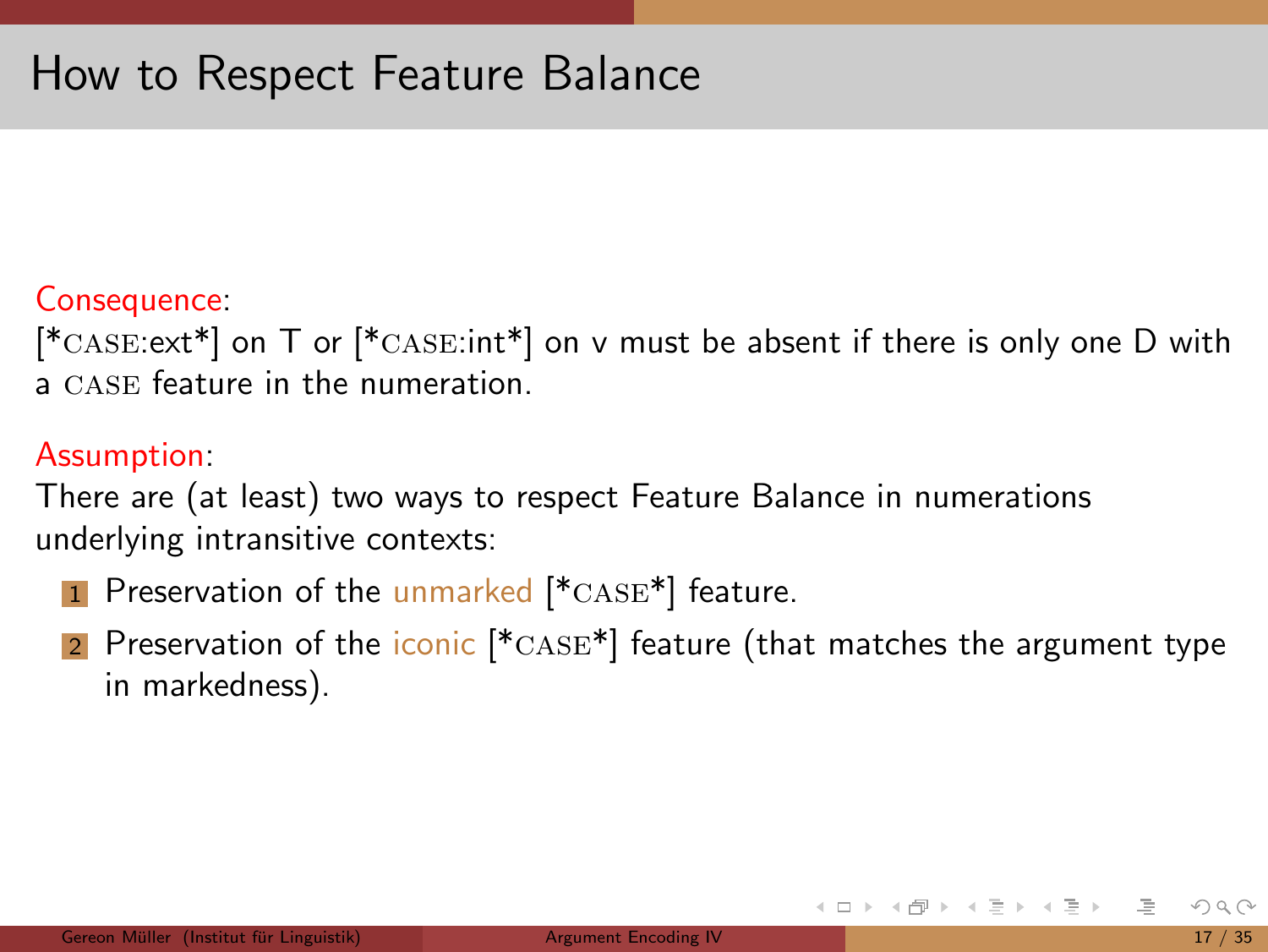# Canonical Ergative Argument Encoding 1

Solution 1: Preservation of the unmarked [\*case\*] feature

- (15) Unmarked vs. marked case features:
	- a.  $[(*)\text{CASE}:\text{ext}(*)]$  (nominative/absolutive)  $\rightarrow$  unmarked (typically default case in syntax, and segmentally less complex in morphology (often default or zero))
	- b.  $[(*)$ CASE:int(\*)] (accusative/ergative)  $\rightarrow$  marked (typically not default case in syntax, and segmentally more complex in morphology)

### Consequence:

In intransitive contexts,  $[*/\text{CASE:ext*}]$  on T has to be preserved, and  $[*/\text{CASE:int*}]$ cannot be instantiated on v. Therefore, the sole argument of an intransitive predicate (DP<sub>ext</sub> or D<sub>int</sub>) is encoded by  $[(*)$ CASE:ext(\*)] (nominative/absolutive), after Agree(T,DP<sub>ext</sub>) or Agree(T,DP<sub>int</sub>), which captures the situation in the language types discussed so far.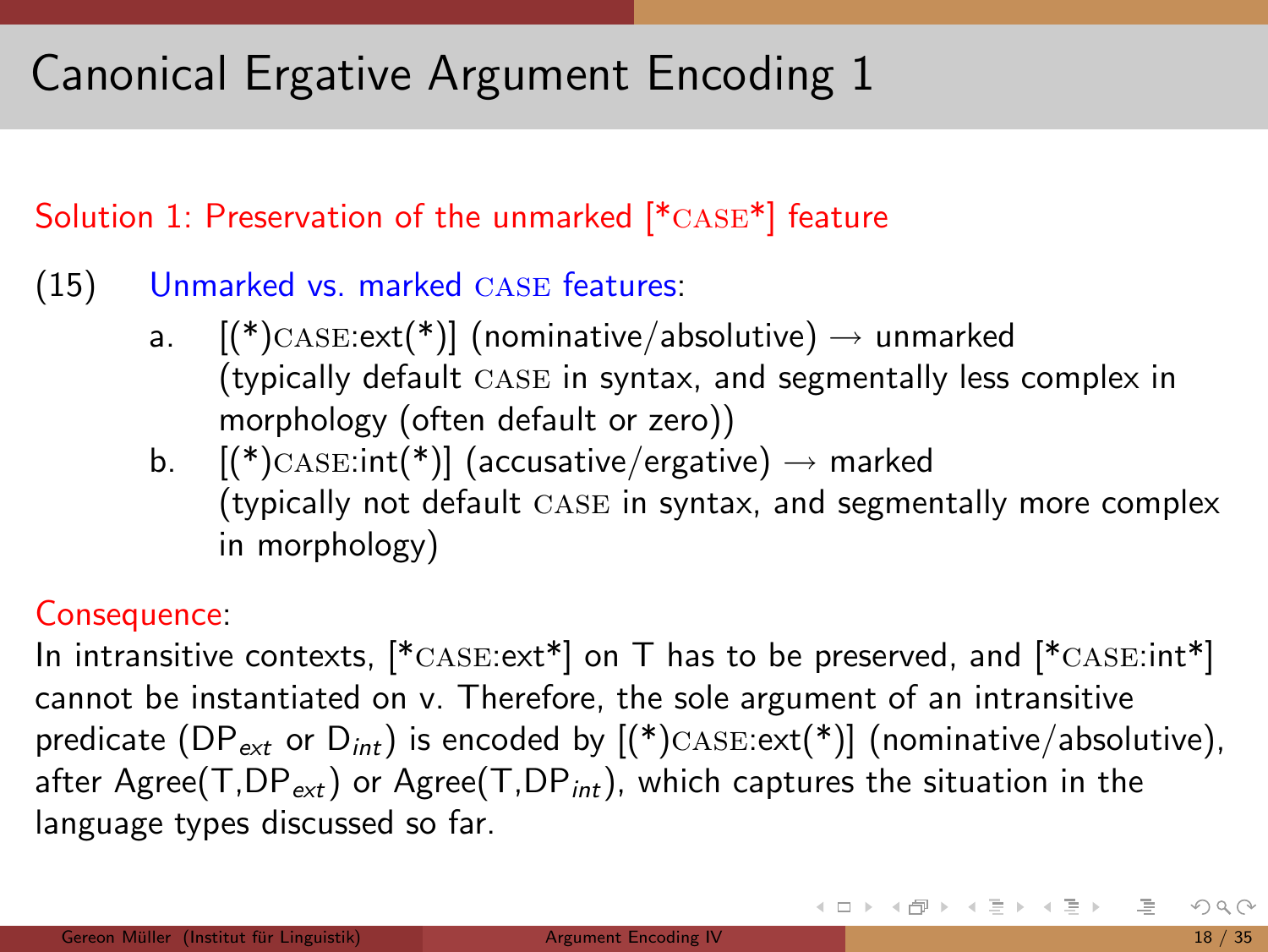## Canonical Ergative Argument Encoding 2

#### (16)

a. Nominative/absolutive with  $DP_{ext}-V_i$ 





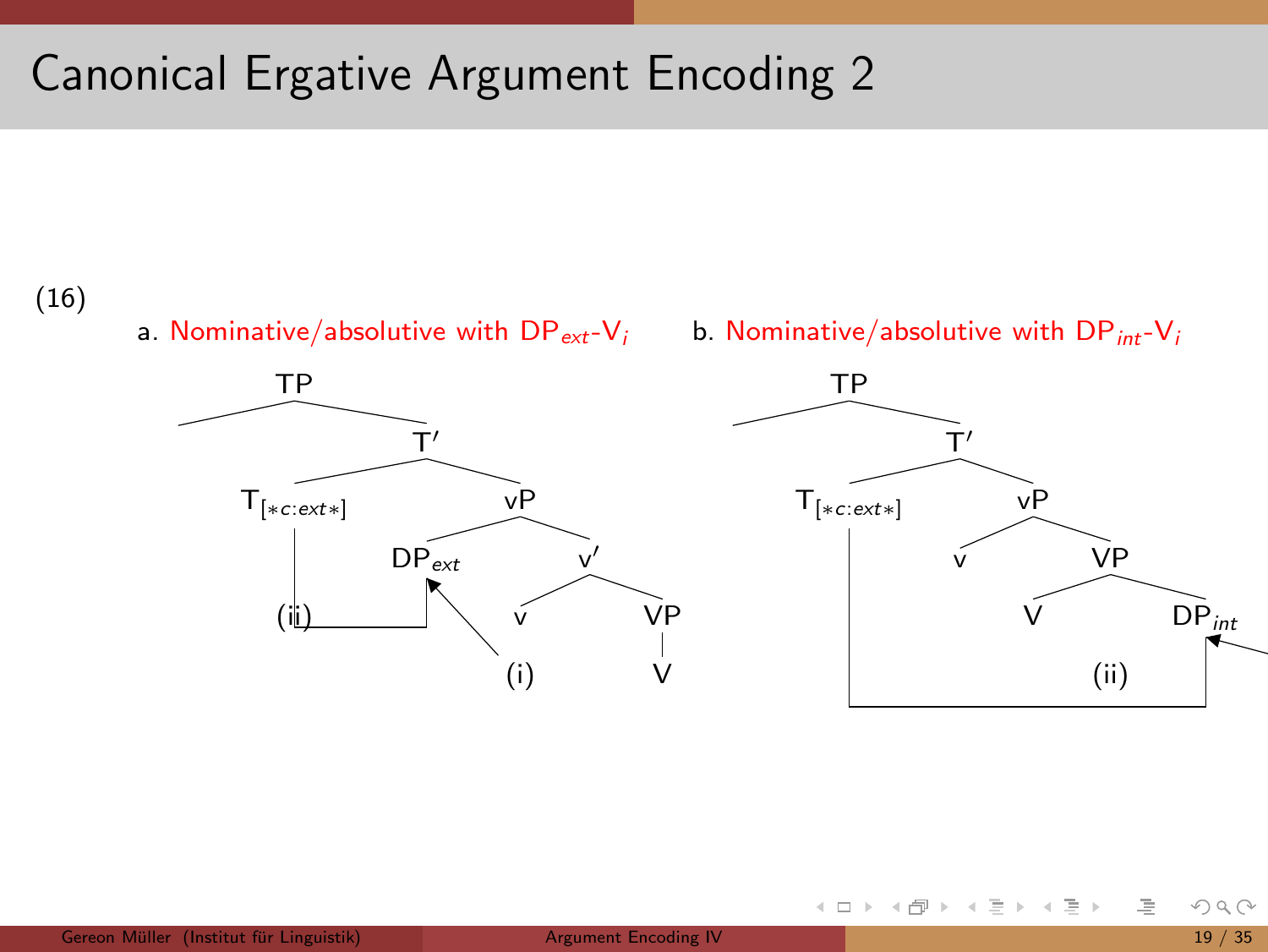### Solution 2: Preservation of the iconic [\*case\*] feature

### (17) Unmarked vs. marked argument types:

- a.  $DP_{int} \rightarrow$  unmarked (merged within its predicate's projection, not requiring a special 'externalization' operation (Williams (1981)) in argument structure)
- b.  $DP_{ext} \rightarrow$  marked (not merged within its predicate's projection, requiring a special 'externalization' operation)

### Consequence:

(i) A marked feature specification ( $[{}^*$ CASE:int<sup>\*</sup>] on v) must show up in the numeration in the presence of a V taking an marked argument ( $DP_{ext}$ ). (ii) An unmarked feature specification ( $[^*$ CASE: $ext*$ ] on T) occurs in the presence of a V taking an unmarked argument  $(DP_{int})$ .

K ロ > K @ > K 경 > K 경 > 시 경 +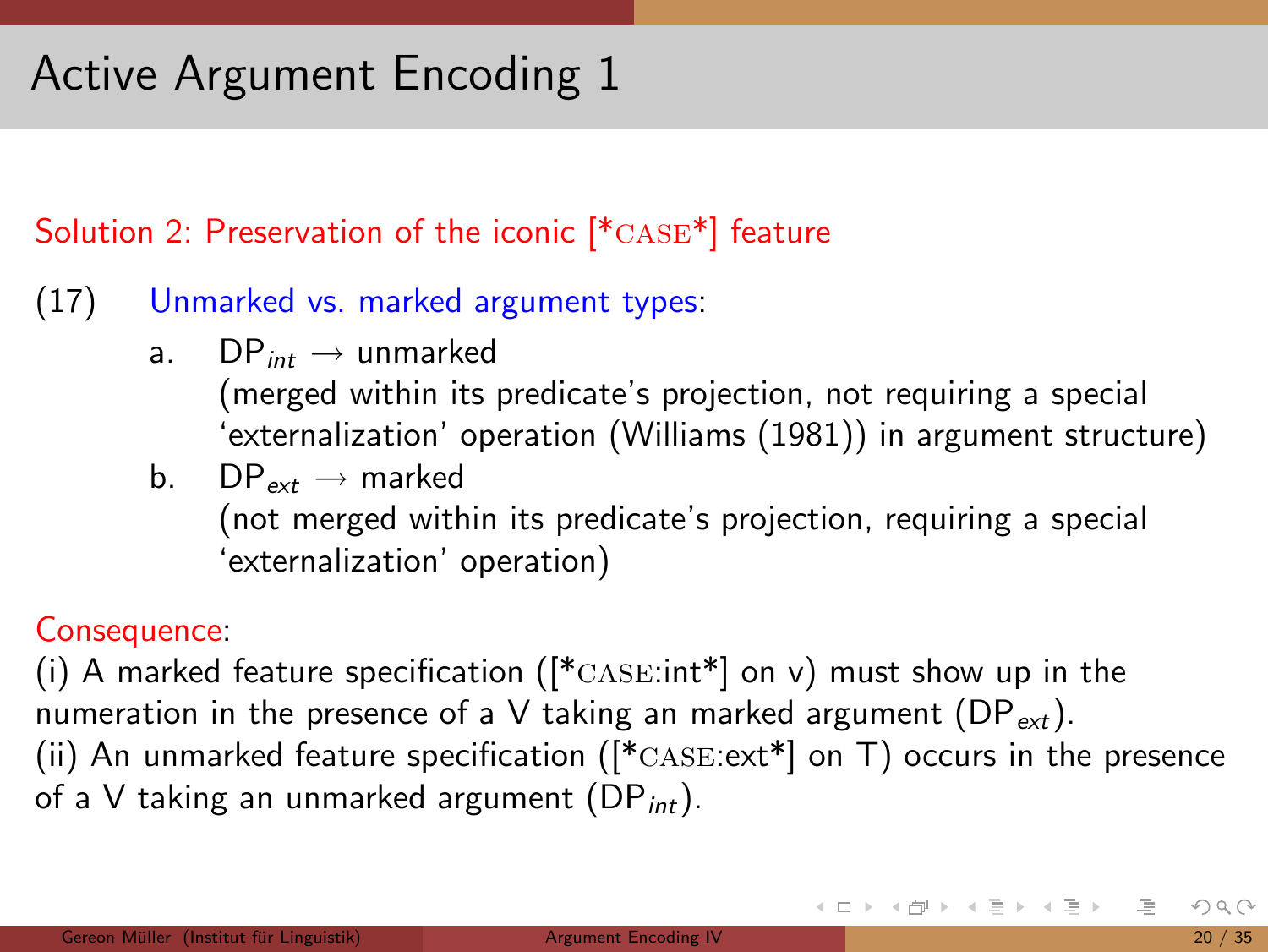

a. Ergative with  $DP_{ext}-V_i$ 







イロト イ部 トイモト イモト

注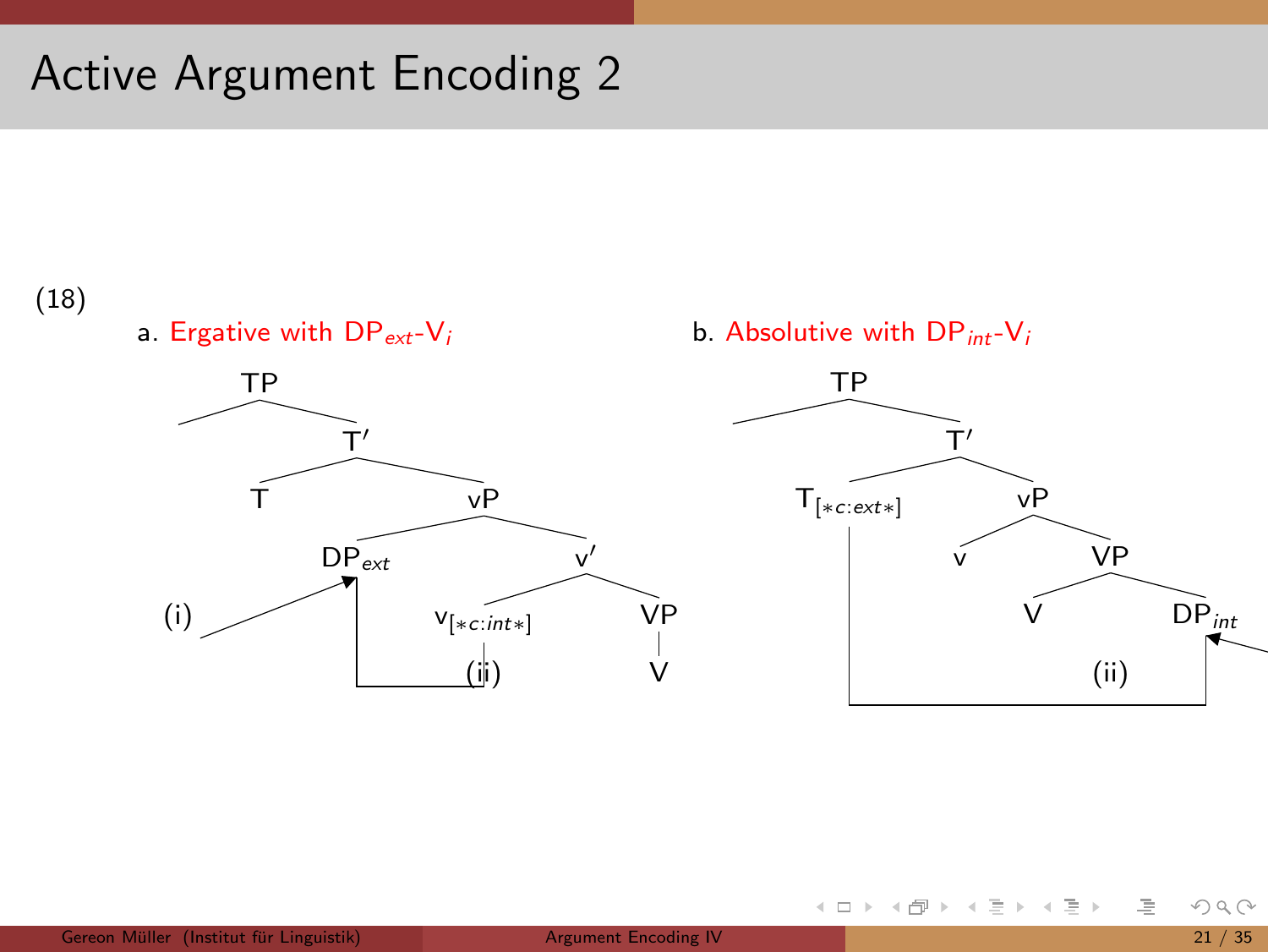#### Observation:

This makes it possible to account for active ergative argument encoding patterns in languages like Basque, Georgian, Hindi (with case) and Guaraní (with agreement) without invoking the assumption that unergatives are hidden transitives in these languages (but not in others).

(19) Active ergative case-marking in Basque:

- a. Jon-Ø etorri Jon-ABS come: PTCP.PRF is: 3.SG.INTR da 'Jon came.'
- b. Jon-ek saltatu Jon-ERG jump:PTCP.PRF have:3.SG.TR du 'Jon jumped.'
- c. Jon-ek ardo-a-Ø ekarri Jon-ERG wine-DET-ABS bring:PTCP.PRF have:3.SG.TR du 'Jon brought the wine.' (Hualde & Ortiz de Urbina (2003, 364))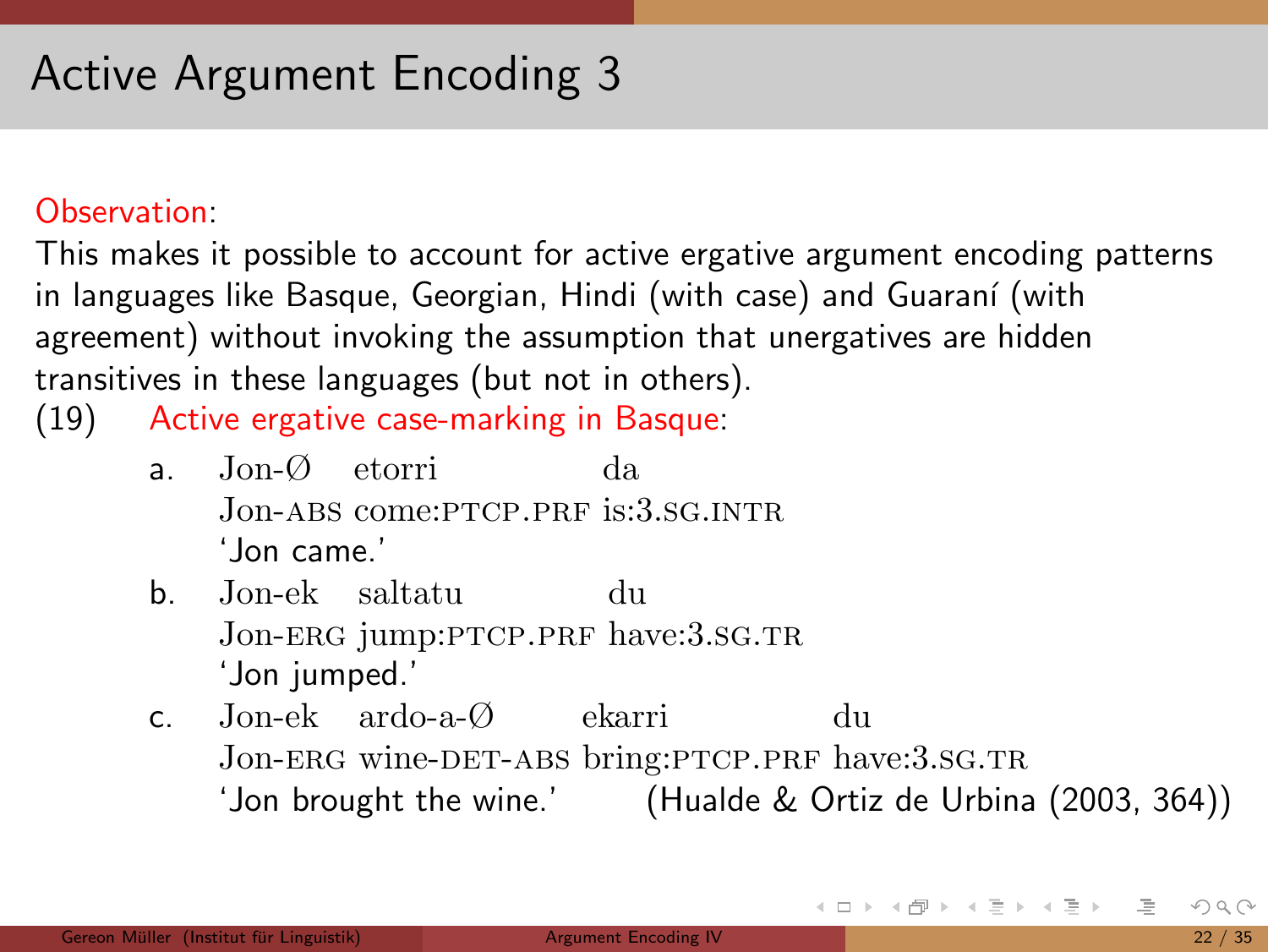### $(20)$  Active ergative agreement-marking in Guaraní (Tupí-Guaraní):

- $\mathrm{a.} \quad \mathrm{\v{Se-man}} \mathrm{u}^3\mathrm{a}$ 1.sg.abs-remember 'I remember.'
- b. A-ma.apo 1.sg.erg-work 'I work.'
- c. Ø-Ai-pete 3.sg. ABS-1.sg.EBG-hit.

'I hit him.' (Gregores & Suárez (1967))

イロト イ団ト イモト イモトー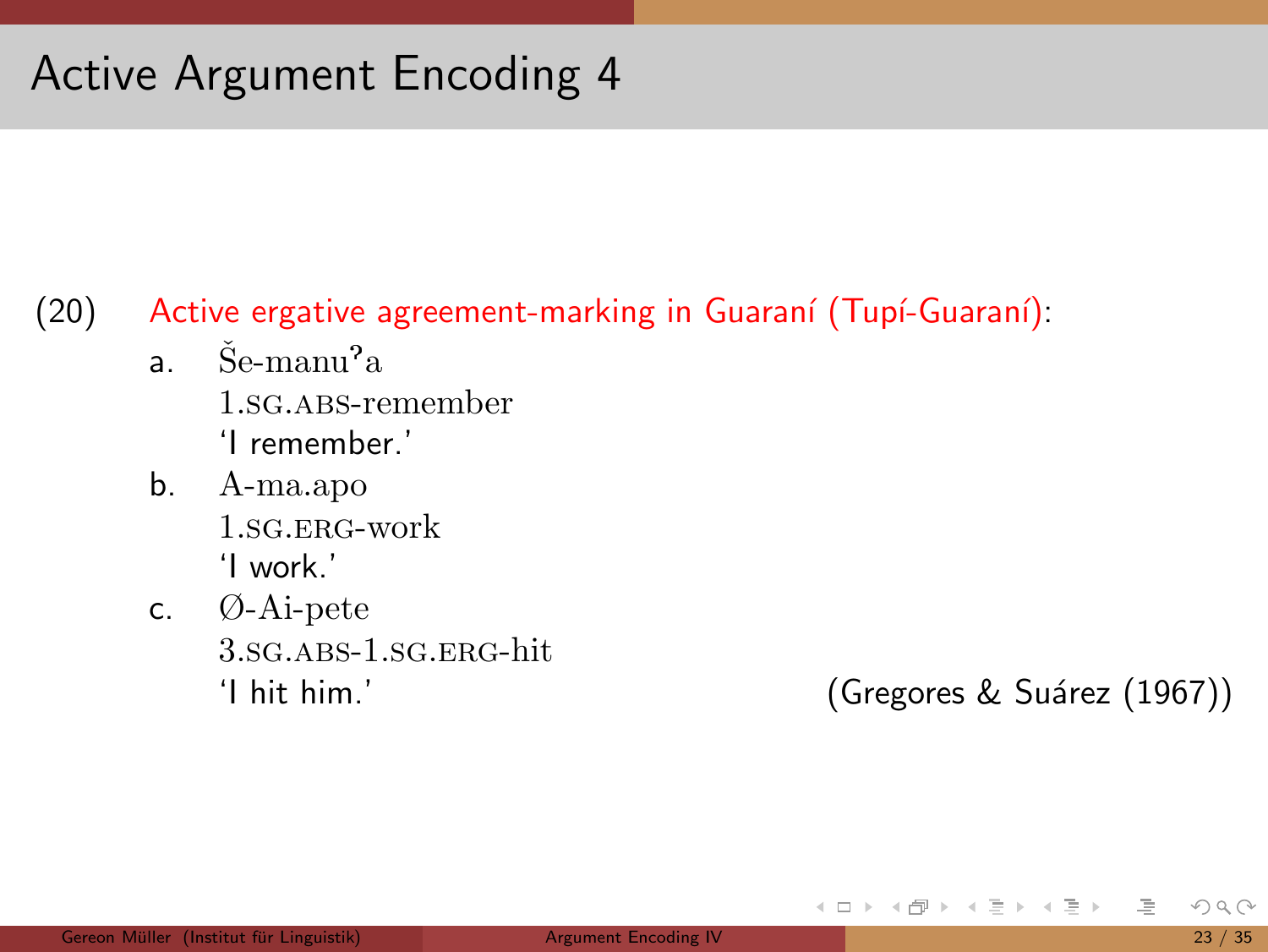### Note:

The present analysis does not per se exclude an 'anti-active' pattern, as in (21). Anti-active marking would arise in an accusative system that preserves the case feature specification matching the argument type in markedness in intransitive contexts (rather than the case feature specification that is unmarked); it differs from the accusative pattern in (1-a) in encoding  $DP_{ext}$  of  $V_i$  by accusative. This type of encoding pattern does not seem to occur (see, e.g., Sigur sson (2004)).



Possible Solution: Such a system is dysfunctional (Bechert (1979), and Lecture 1).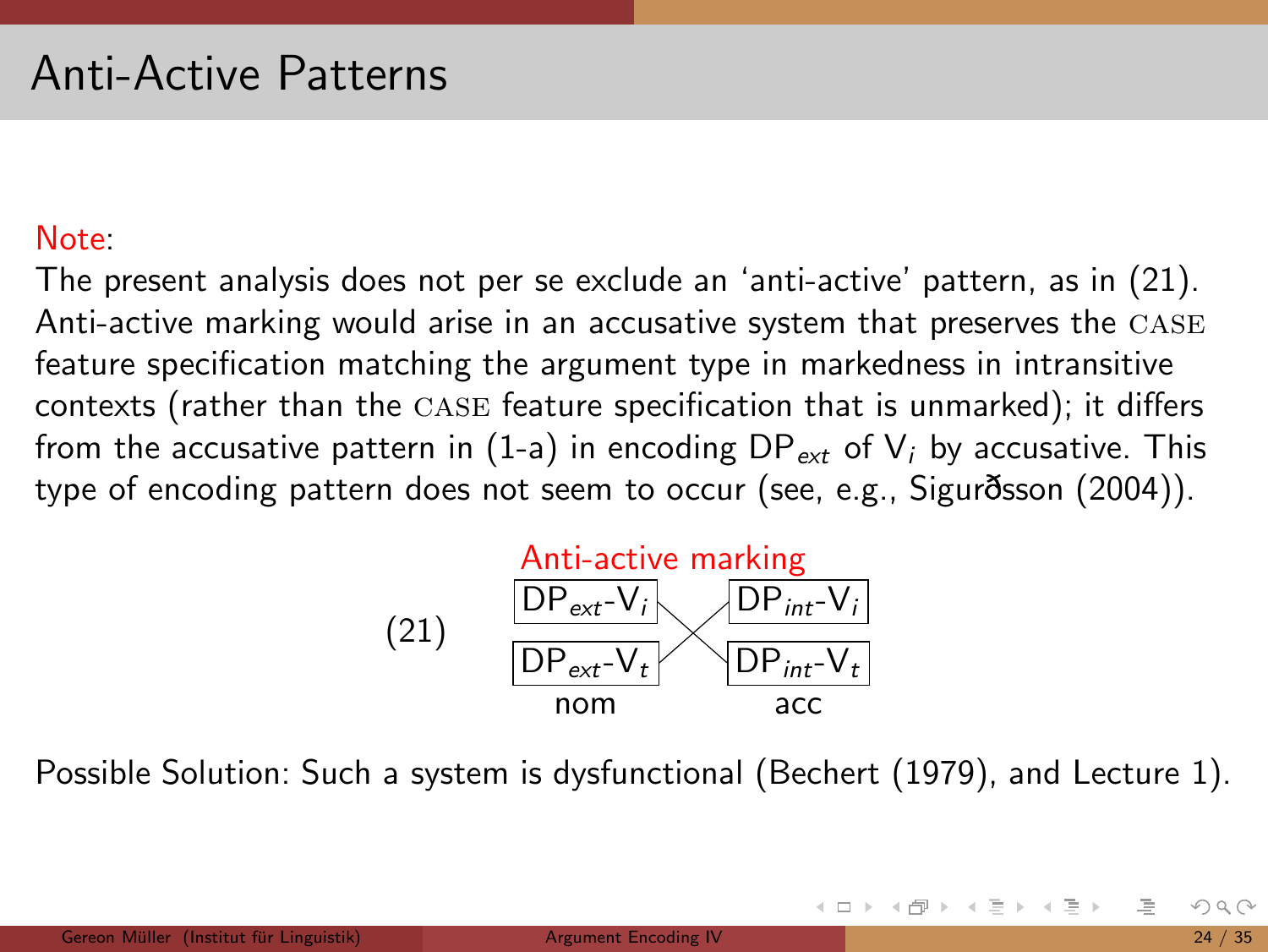### Active Accusative Systems

Languages: Eastern Pomo (extinct; Hokan, California), Acehnese (Austronesian, Northern Sumatra).

Ref.: Bittner & Hale (1996b).

- (22) Intransitive and transitive verbs in Eastern Pomo:
	- a. Míip míip-al sáaka he.nom him-acc killed 'He killed him.'
	- b. Míip-al xáa him-acc in the water fell baakúma 'He fell in the water (accidentally).'
	- c. Míip káluhuya he.nom went home 'He went home.'

#### Sketch of an analysis:

There is a third possibility in intransitive contexts (next to preservation of the unmarked, or of the iconic case feature): preservation of the internal case feature for internal arguments, and of the external case feature for external arguments.  $\rightarrow$  Prediction for ergative systems?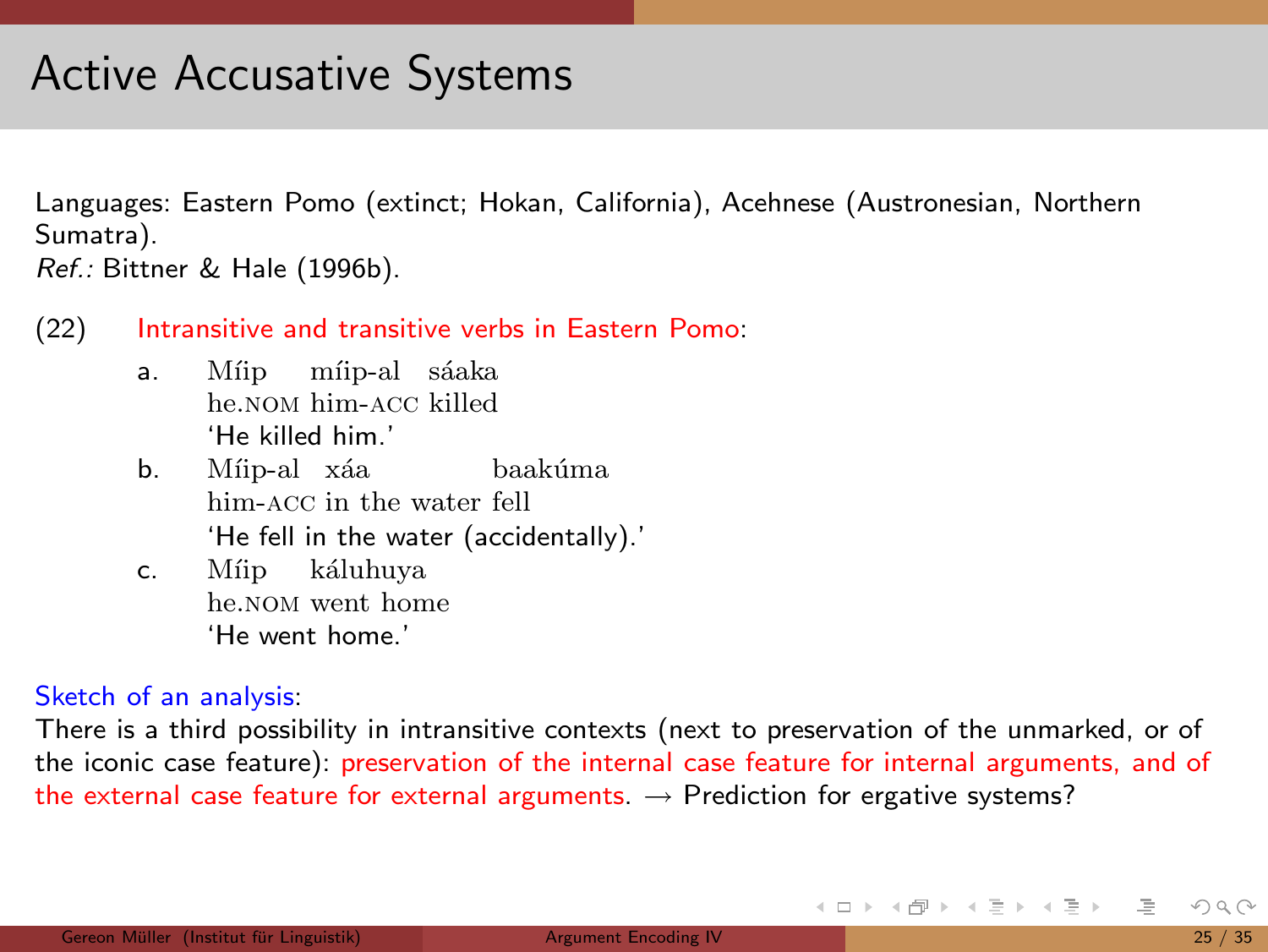### Active Accusative Systems

Languages: Eastern Pomo (extinct; Hokan, California), Acehnese (Austronesian, Northern Sumatra).

Ref.: Bittner & Hale (1996b).

- (22) Intransitive and transitive verbs in Eastern Pomo:
	- a. Míip míip-al sáaka he.nom him-acc killed 'He killed him.'
	- b. Míip-al xáa him-acc in the water fell baakúma 'He fell in the water (accidentally).'
	- c. Míip káluhuya he.nom went home 'He went home.'

#### Sketch of an analysis:

There is a third possibility in intransitive contexts (next to preservation of the unmarked, or of the iconic case feature): preservation of the internal case feature for internal arguments, and of the external case feature for external arguments.  $\rightarrow$  Prediction for ergative systems? anti-active pattern

 $OQ$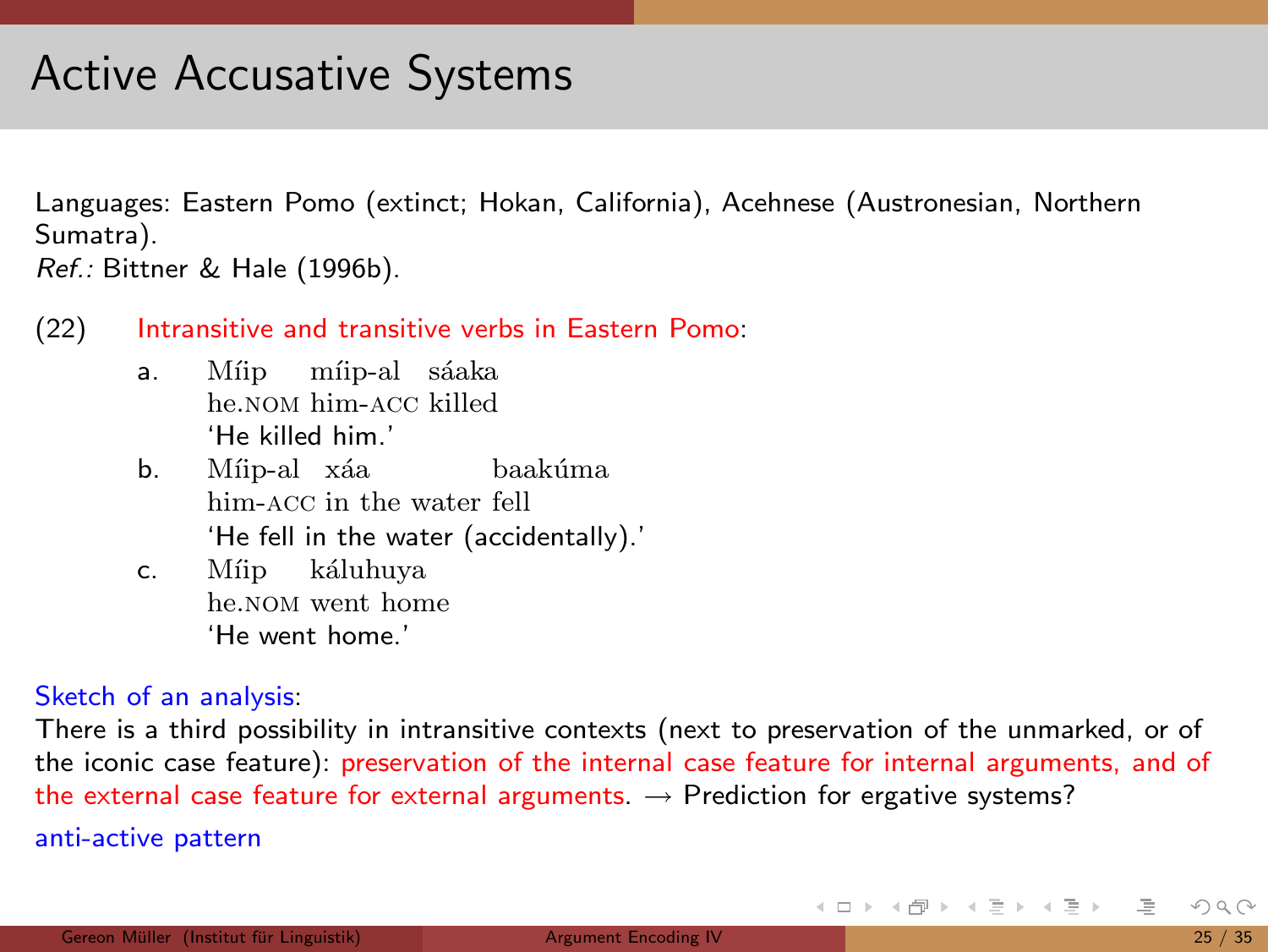There is an alternative solution to the Agree/Merge indeterminacy problem on the vP level; one that does not involve constraint violability and constraint ranking (Lennart Bierkandt, p.c.).

### Assumption:

- Subcategorization features that trigger Merge ( $\bullet$ F $\bullet$ ) and probe features that trigger Agree ([\*F\*]) are ordered on v.
- Only the highest feature on the feature hierarchy is visible for the Agree Condition and the Merge Condition at any given stage of the derivation.
- A probe or subcategorization features disappears (or becomes inert) after having triggered an operation (Merge or Agree).

### (23) Ergative/accusative parameter:

- a.  $[^* \text{CASE:INT*}] > [• \text{De}]$  on v: accusative encoding pattern
- b.  $\left[ \bullet \mathsf{D} \bullet \right]$  >  $\left[ \ast \text{CASE:INT} \ast \right]$  on v: ergative encoding pattern

K ロ > K (ラ > K ミ > K ミ > H ミ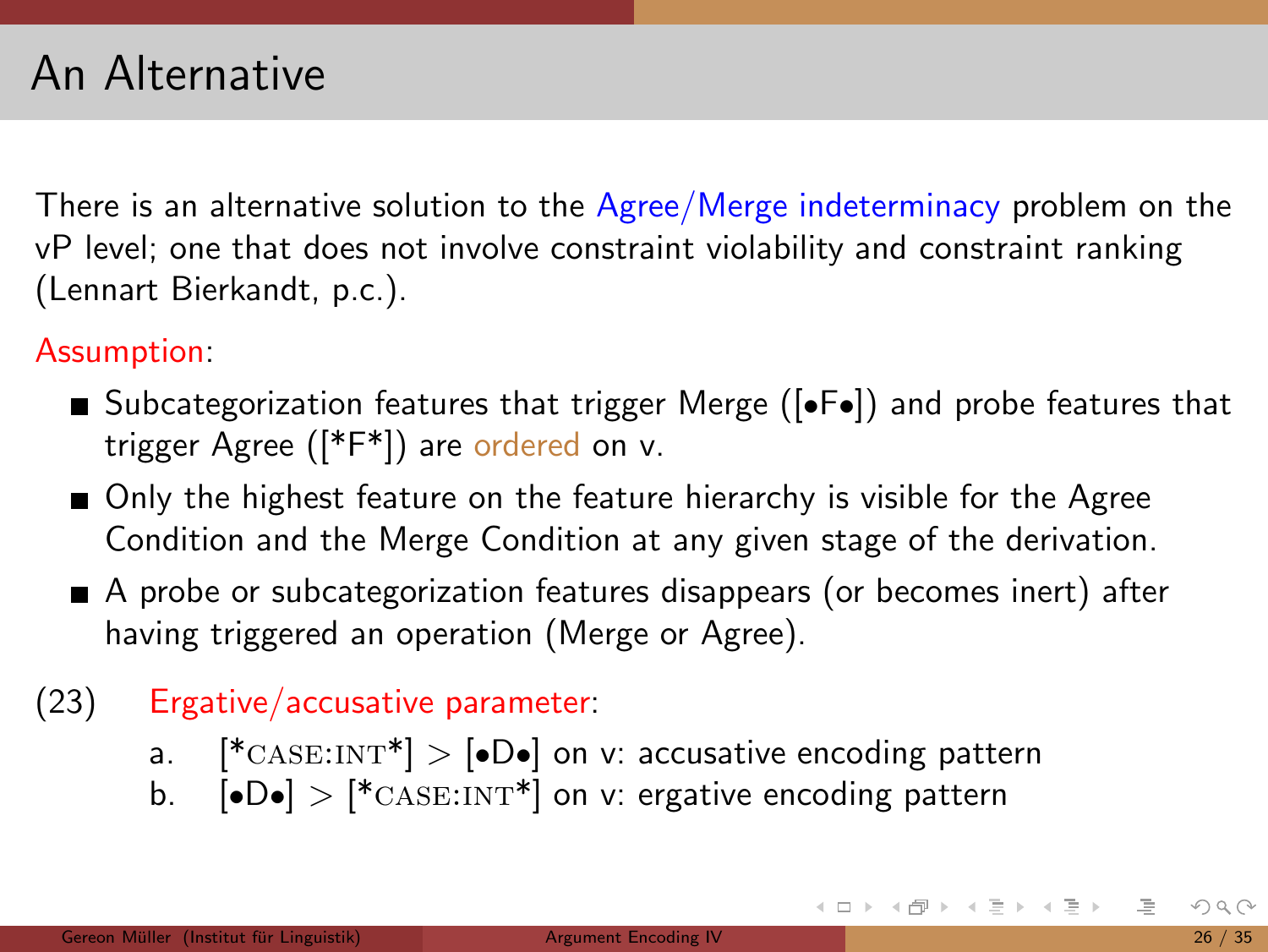A simple theory of linking (argument structure  $\rightsquigarrow$  argument realization):

- $(24)$  John<sub>1</sub> gave a book<sub>2</sub> to Mary<sub>3</sub>
- $(25)$  Hierarchy of subcategorization features on V (follows directly from the Bierwisch/Heim/Kratzer/Wunderlich system in terms of  $\lambda$  prefixation laid out in lecture 1):

 $A$ GENT > THEME > GOAL  $\lbrack \bullet D \bullet \rbrack \quad > \lbrack \bullet D \bullet \rbrack \quad > \lbrack \bullet P \bullet \rbrack$ 

K ロ > K @ > K 경 > K 경 > H 경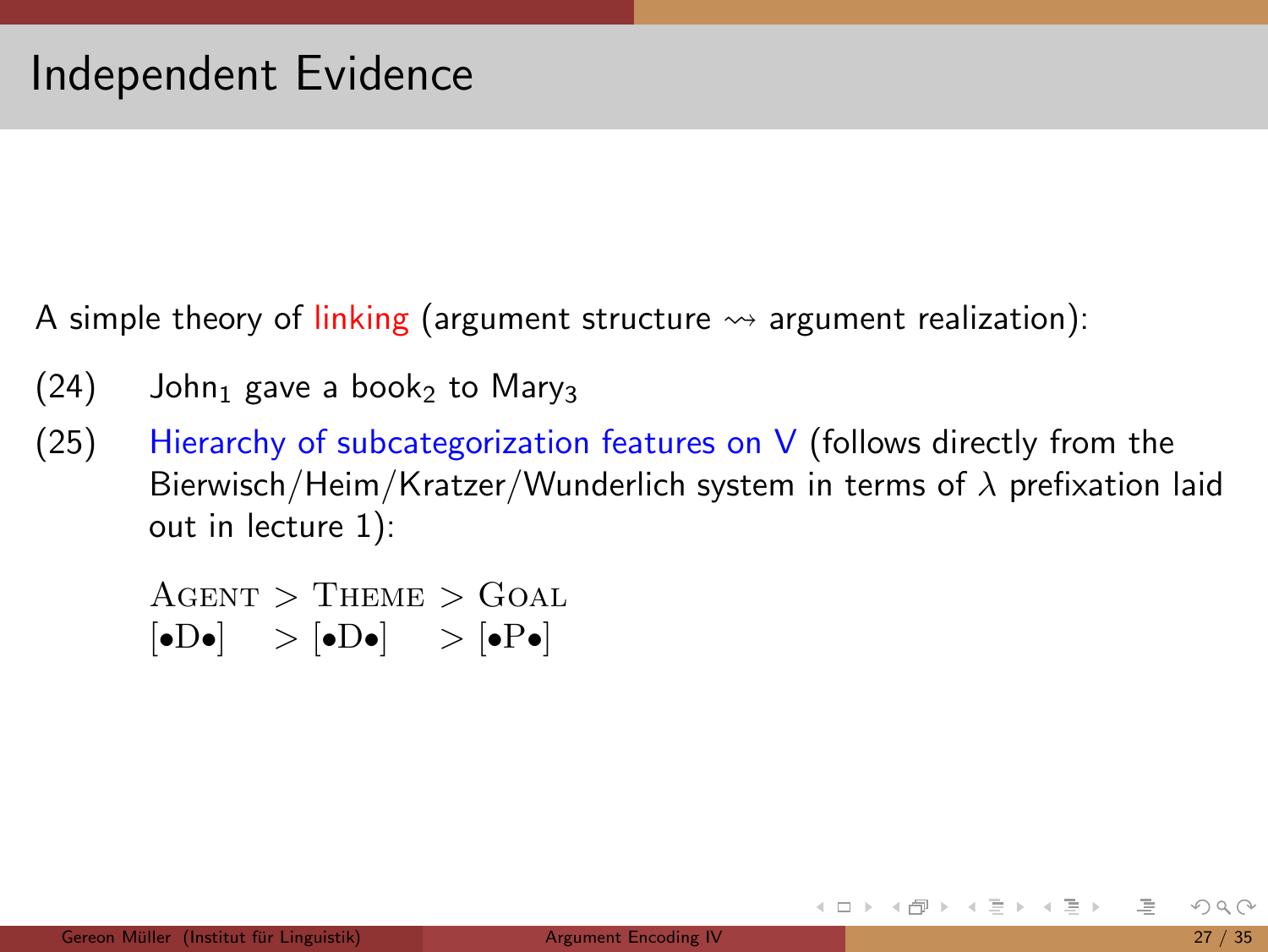So far, a notion like "subject" has been irrelevant. However, there are operations that may have to refer to such a concept, like reflexivization, raising, control, relativization or topic-chaining (pivot-chaining; Dixon (1994)).

#### Accusative pattern:

In accusative systems, it is often the nominative DP that has subject properties. Typically, the nominative DP is also the highest (or single) argument DP. If the highest argument is a non-nominative DP, as with oblique dative-nominative orders in Icelandic, the oblique DP can have subject properites (see lecture 1).

#### Ergative pattern:

In ergative systems, there are two possibilites: Either the highest argument DP, or the argument DP that is marked with absolutive case, can exhibit subject properties: morphological ergativity (except for CASE marking, the syntax treats  $DP_{ext/int}$ -V<sub>i</sub> and  $DP_{ext}-V_t$  on a par) vs. syntactic ergativity (as with CASE marking, the syntax treats  $DP_{ext/int} - V_i$  and  $DP_{int} - V_t$  on a par. as in Mother saw father and  $-$  returned, where  $-$  is he, not she). The former option is chosen in Archi, Basque, Warlpiri; the latter in Dyirbal (at least as a tendency). Optionality is possible as well (Chukchi). Finally, in a single language, some operations may select the highest argument as the subject, and other operations may select the absolutive argument (Inuit). See Comrie (1989), Bobaljik (1993), Dixon (1994), Bittner & Hale (1996a,b).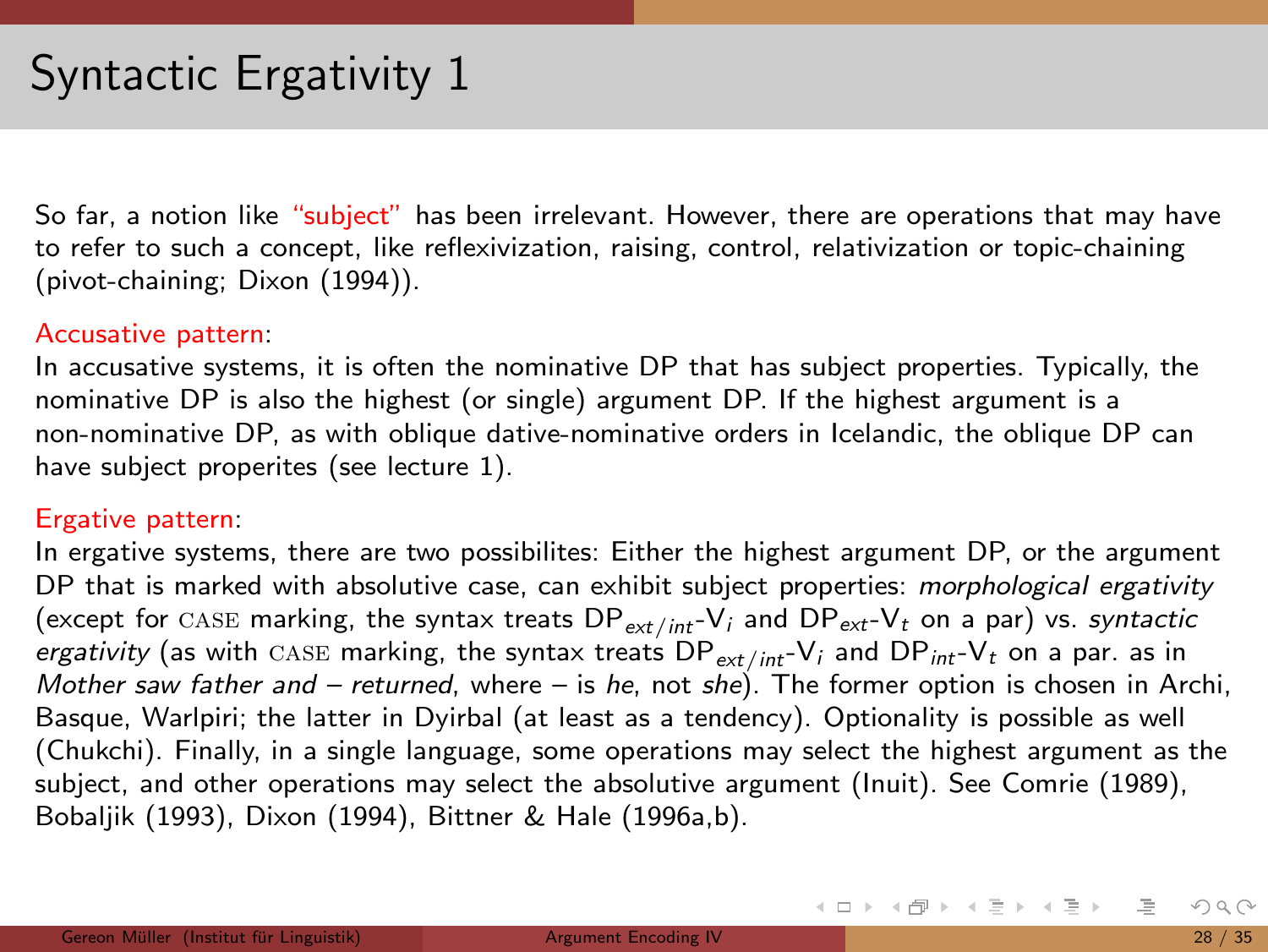### Two possible analyses:

(i) In syntactically ergative systems,  $DP_{int}$  moves to SpecT (which which it Agrees) and becomes the highest argument (cf. Bittner & Hale (1996b)). (ii) Subject-oriented operations affect prominent arguments. There are two ways for an argument DP to become prominent:

### (26) Prominence:

An argument DP counts as prominent if it

- a. occupies the highest argument position in the clause;
- b. undergoes Agree with the highest functional head.

### Consequence:

The two notions of prominence typically converge on a single argument in accusative systems; the situation is different in ergative systems.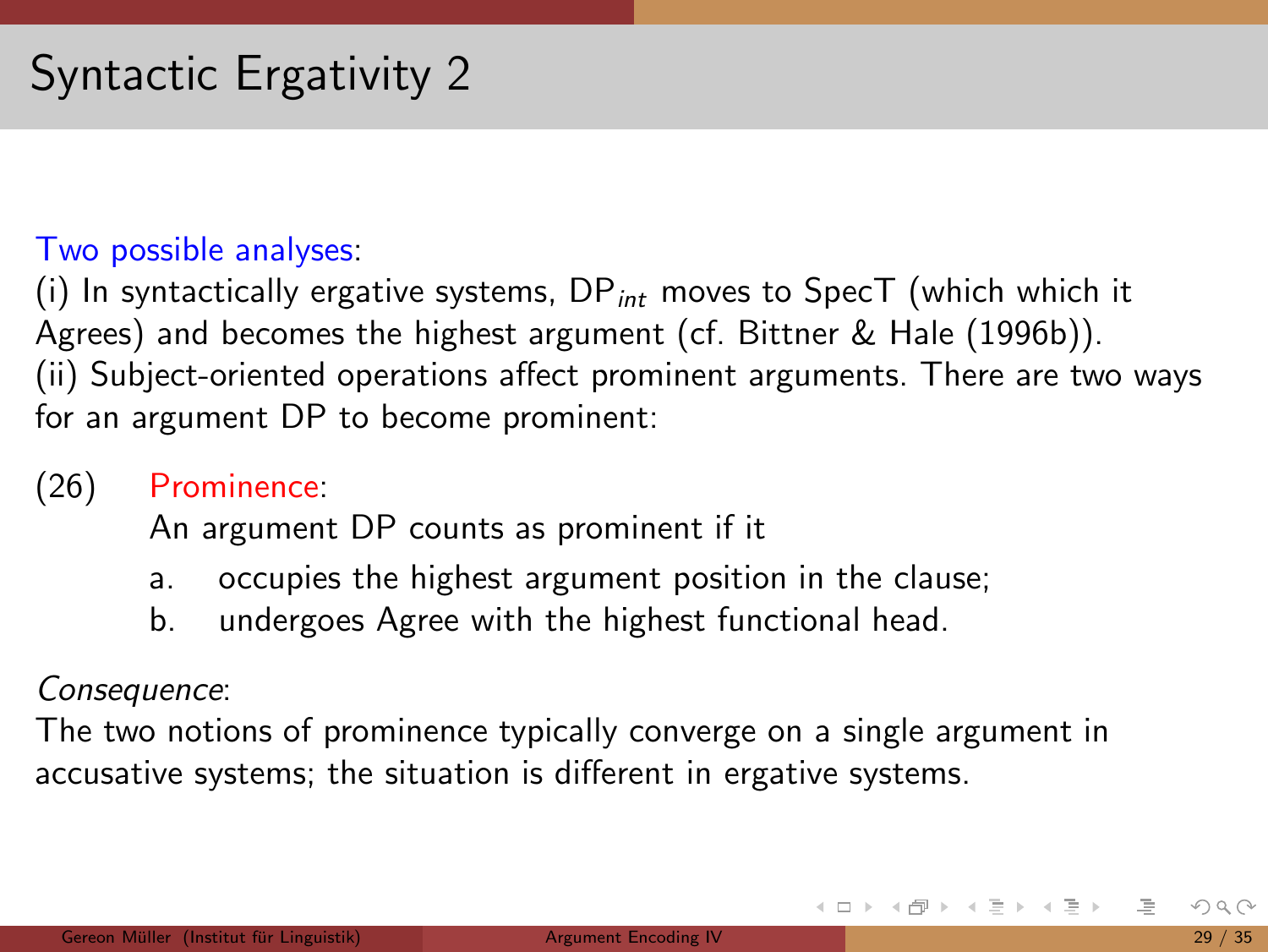### Cases of split ergativity

- tense-/aspect-based split ergativitiy, as in Burushaski, Hindi (see Mahajan (1990))
- $\blacksquare$  clause-type based split ergativity, as in Sierra Popoluca (see Elson (1960)).
- **person-based split ergativity, as in Dyirbal (see Dixon (1994))**

Co-occurrences of ergative and accusative

(see Dixon (1994), Woolford (1997), Kiparsky (1999), and lectures 1 and 3)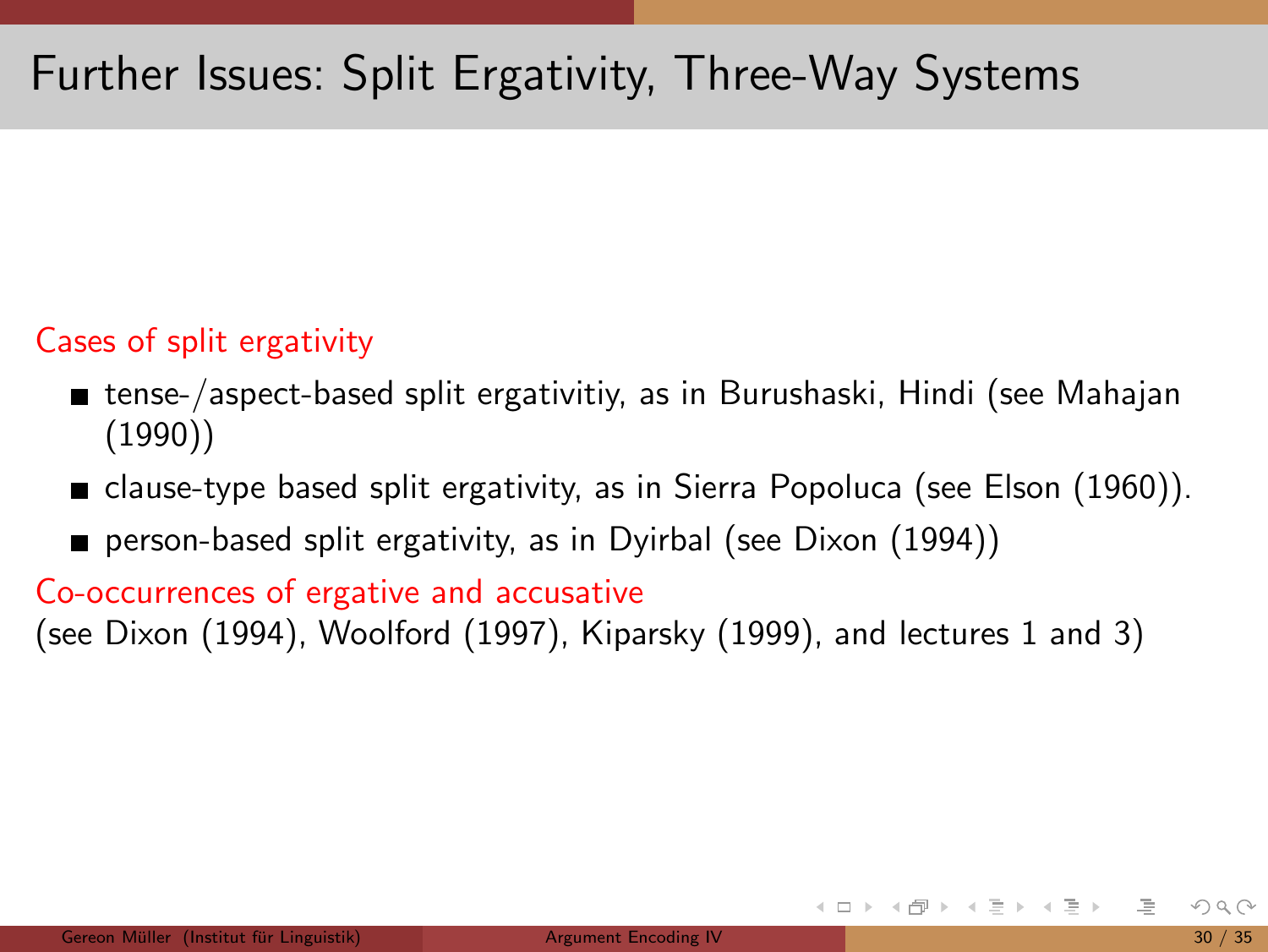Recall that there are two versions of the present analysis:

- $\blacksquare$  constraint ranking (Merge Condition  $\gg$  Agree Condition, or vice versa)
- **F** feature hierarchy ( $\left| \bullet \mathsf{D} \bullet \right| > \left| {^{*}}_{\text{CASE:INT}} \ast \right|$ , or vice versa)

Here the feature hierarchy version might prove superior:

### Sketch of an analysis:

- $\Box$  The Hindi lexicon has two v's:  $v_1$  with the feature hierarchy  $\text{[•D•]} > \text{[*CASE:INT*]}$ v<sub>2</sub> with the feature hierachy  $[{}^*{\text{CASE:INT}}^*] > [\bullet \text{D} \bullet]$ .
- 2 T[+PERF] selects  $v_1$ , T[-PERF] selects  $v_2$ .
- **3** Morphological realization need not be identical.

Note:

A similar analysis can be developed for clause-type based splits, as in Sierra Popocluca.

K ロ > H @ > H 공 > H 공 > H 공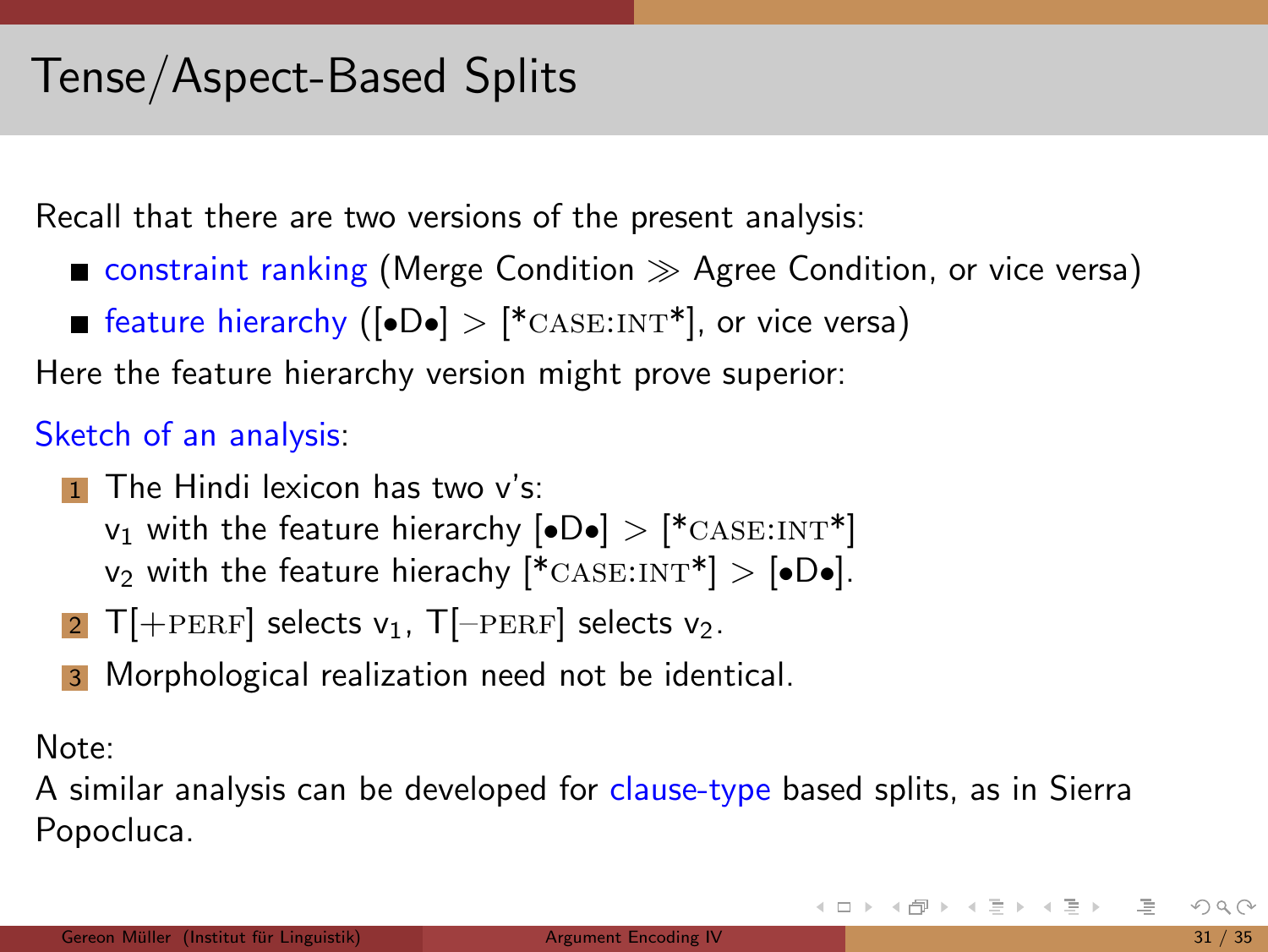# Three-W a y Systems 1

(27) Antekerrepenhe (Arandic; Central Australia): a. Arengke-le aye-nhe ke-k e dog-ERG me-ACC bite-PST 'The dog bit me.' b. Ap werte-le athe arengke-nhe we-k e stones-INS I-ERG dog-ACC pelt-PST 'I pelted the dog with stones.' c. Arengk e nterre-k e dog-nom run-pst 'The dog ran.'

- (28) Nez Perce (Penutian; Oregon): a.
	- Wewúkiye-ne pée-'wi-ye háama-nm elk- $ACC_j$   $3_i.3_j$ -shoot-PRF man-ERG<sub>i</sub> 'The man shot an elk.'
	- b. Hi-páayn-a háama 3<sub>i</sub>-arrive-PRF man-NOM 'The man arrived.'

Analyses:

morphological realization; o r

v has t w o case features (o r there are t w o v's)

Gereon Müller (Institut für Linguistik

 $OQ$ 32 / 35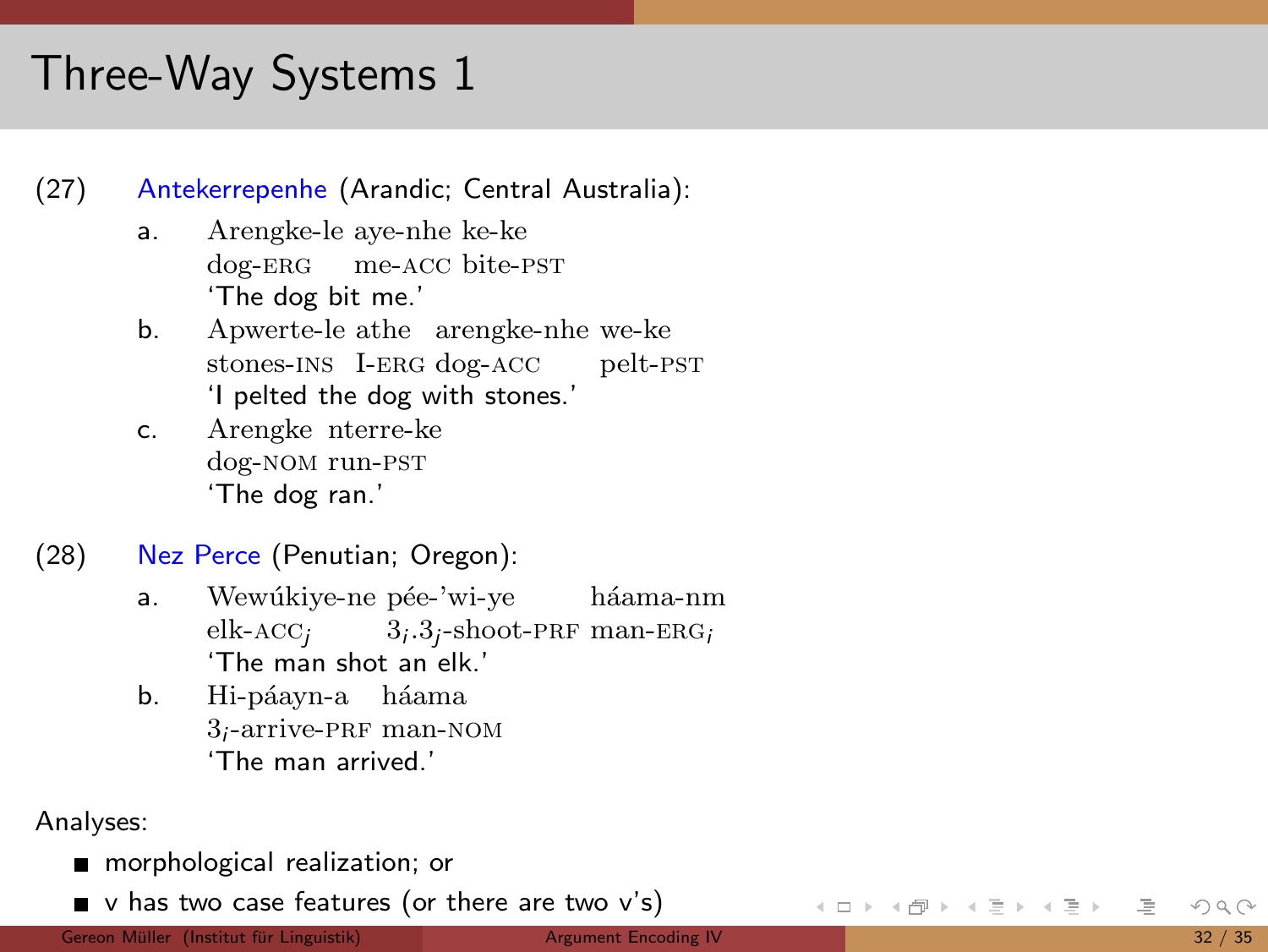# Three-Way Systems 2: Morphological Account

### Sketch of an analysis:

- Three-way systems are basically accusative systems (an absolutive of ergative encoding patterns is typically morphologically unmarked on a DP; a nominative of accusative encoding patterns can be marked on a DP).
- There are nominative allomorphs, e.g., le vs.  $\emptyset$  in Antekerrepenhe.
- Distributed Morphology (Halle & Marantz (1993)): Inflectional morphology is post-syntactic: It realizes morpho-syntactic feature bundles that are present in  $X^0$  positions in the syntax. Between syntax and morphology, morpho-syntactic features can be deleted: impoverishment.
- (29) An impoverishment rule for N Antekerrepenhe:  $[case:ext] \rightarrow \emptyset/$  [case:int] (note: context is more than minimal N)

Potential conceptual problem:

Functional motivation for ergative patterns in syntax is mimicked in morphology.

K ロ > K 레 > K 코 > K 코 > → 코 → 9 Q Q\*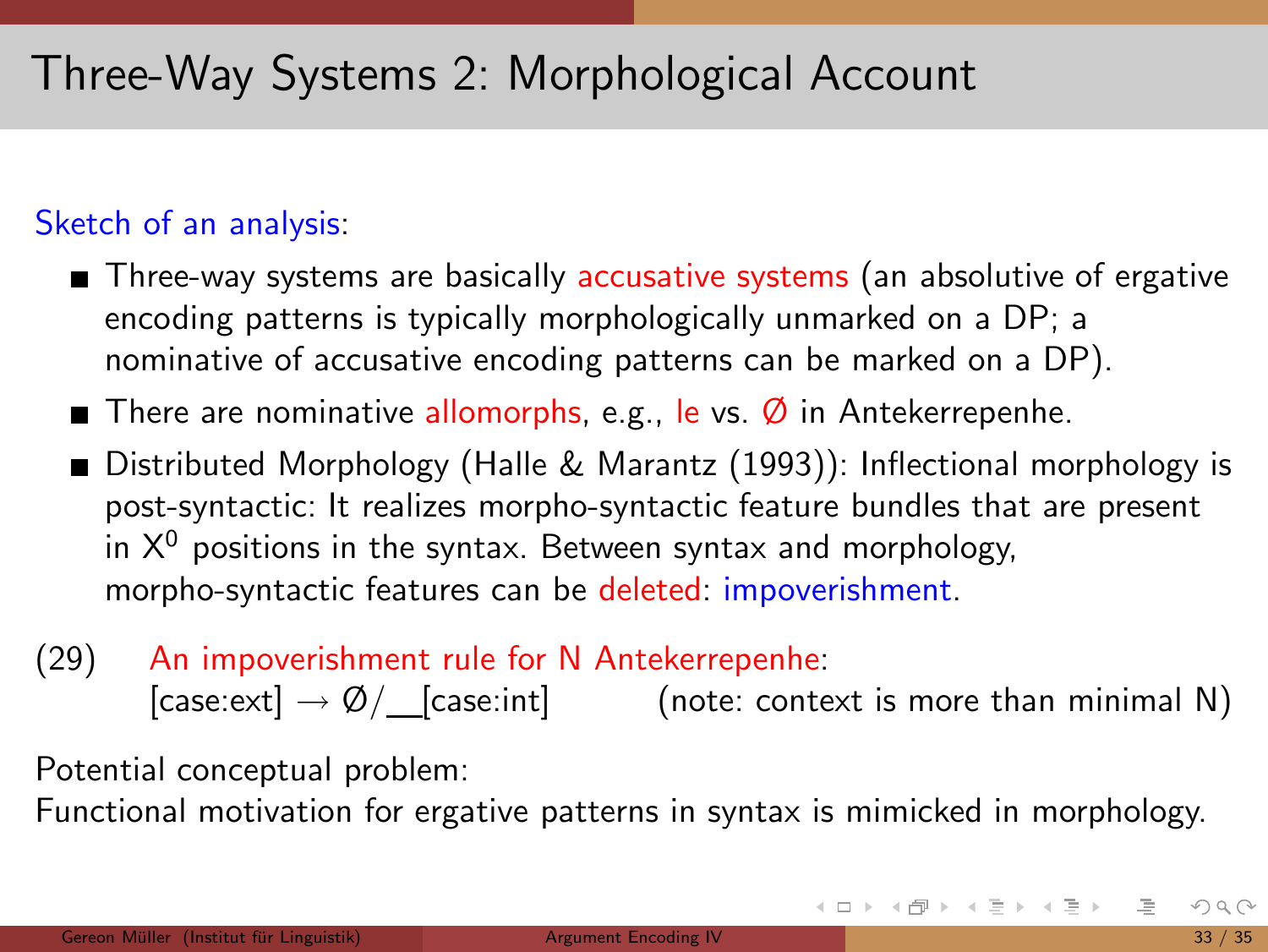# Three-Way Systems 3: Syntactic Account

### Alternative:

- $\blacksquare$  v can exceptionally be equipped with two  $[{}^*$ case:int ${}^*]$  features.
- In transitive contexts, there are thus three potential case features  $([*case:ext*]$  on T,  $[*case:int*]$ ,  $[*case:int*]$  on v).
- One of these features has to disappear: constraints on numerations.
- Assumption: [ $*$ case:int $*$ ] on v can never go away if there are both  $DP_{ext}$  and DP<sub>int</sub> in the numeration. (See Marantz (1991), Bittner & Hale (1996b), Wunderlich (1997).)
- **E** Consequently,  $[^* \text{case:} \text{ext}^*]$  is not instantiated on T in transitive contexts.
- In accusative as well as ergative systems,  $DP_{ext}$  and  $DP_{int}$  both get [case:int] in transitive contexts.
- $\blacksquare$  In intransitive contexts, only the unmarked case feature is instantiated: [\*case:ext\*] on T.

<span id="page-37-0"></span>K ロ > K (ラ > K ミ > K ミ > … ミ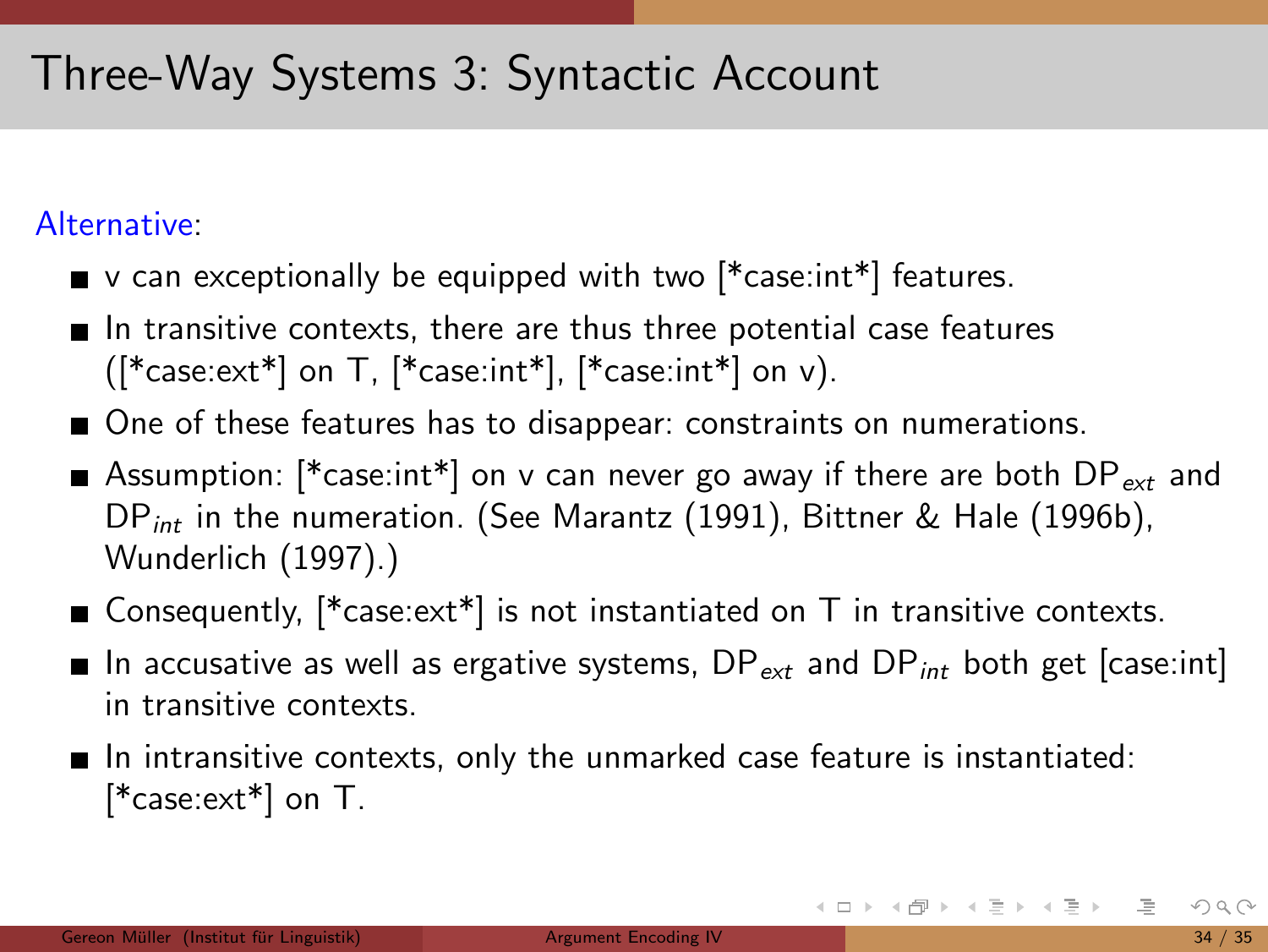#### Person-based split ergativity in Dyirbal:

In Dyirbal, DP<sub>ext</sub> of  $V_t$  is marked ergative if it is a 3rd person pronoun or an item to the right of it on the person/animacy scale in (30). DP<sub>int</sub> of  $V_t$  is marked accusative if it is a 1st or 2nd person pronoun. All other types of argument DP are not encoded by an overt marker (see Dixon (1994)).

Person/animacy scale (Silverstein (1976), Aissen (1999)): 1st person pronoun  $> 2$ nd person pronoun  $> 3$ rd person pronoun  $>$  proper name  $>$ common noun, human  $>$  common noun, animate  $>$  commoun noun, inanimate

Strategies for analysis: A person-based split may in principle be either a syntactic or a morphological phenomenon. Such splits often seem to be functionally motivated in the sense that only unexpected, atypical configurations are marked.

(a) Morphology: There is a zero allomorph that results from impoverishment (an operation from Distributed Morphology that delets morphosyntactic features post-syntactically).

<span id="page-38-0"></span>(Impoverishment rules might be motivated by functional considerations: Impoverishment can be assumed to be brought about by a system of violable and ranked constraints incorporating the Silverstein hierarchy (see Aissen (1999, 2003), where these constraints are automatically derived on the basis of simple hierarchies, via harmonic alignment and constraint conjunction). (b) Syntax: Instantiation of argument encoding features in the numeration is restricted by the argument type (its place on the person/animacy scale).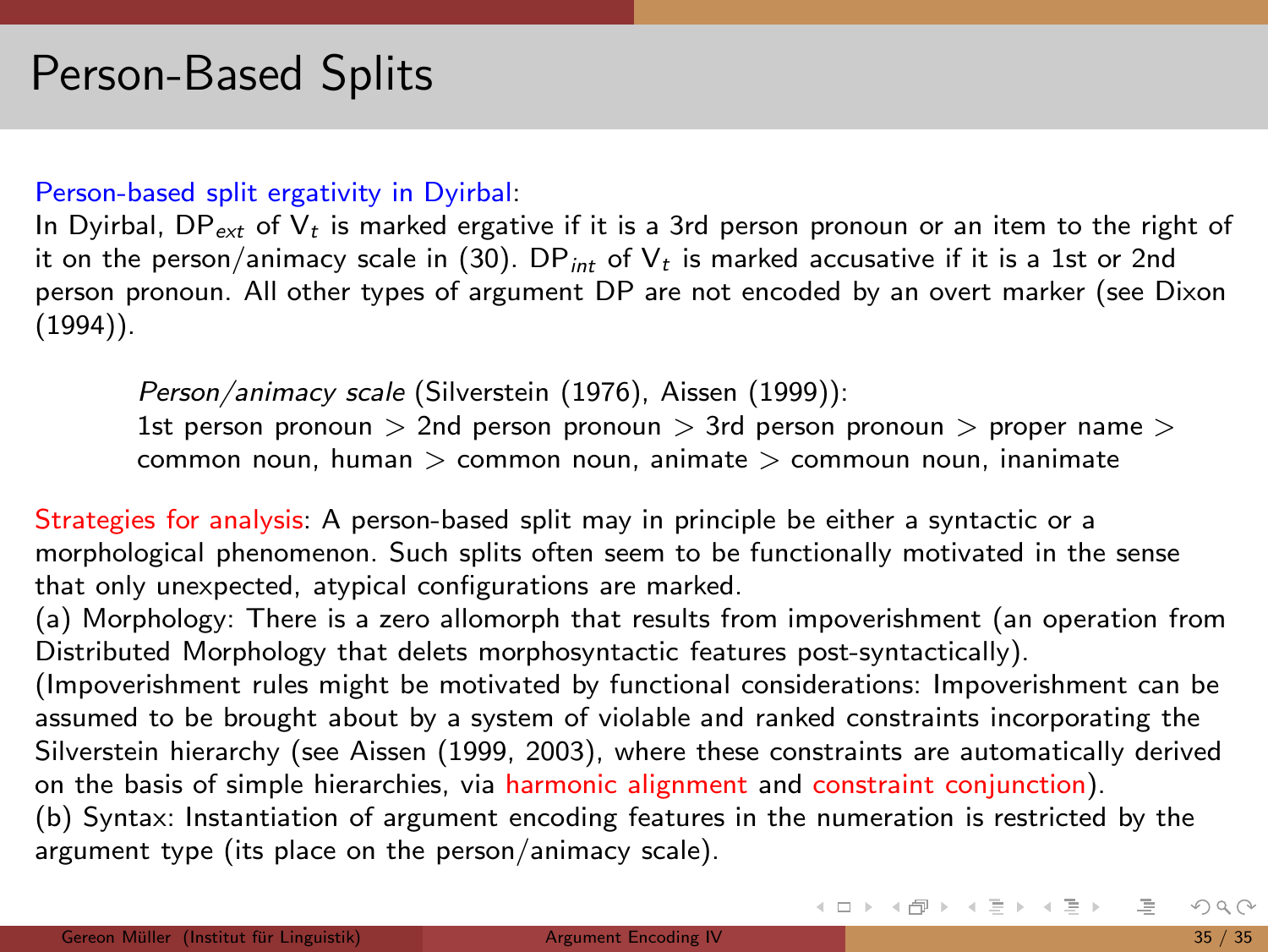#### Literatur

- Aissen, Judith (1999): Markedness and Subject Choice in Optimality Theory, Natural Language and Linguistic Theory 17, 673–711.
- Aissen, Judith (2003): Differential Object Marking: Iconicity vs. Economy, Natural Language and Linguistic Theory 21, 435–483.
- Bechert, Johannes (1979): Ergativity and the Constitution of Grammatical Relations. In: F. Plank, ed., Ergativity. Academic Press, London, pp. 45–59.
- Bittner, Maria & Ken Hale (1996a): Ergativity: Toward a Theory of a Heterogeneous Class, Linguistic Inquiry pp. 531–604.
- Bittner, Maria & Ken Hale (1996b): The Structural Determination of Case and Agreement, Linguistic Inquiry pp. 1–68.
- Bobaljik, Jonathan (1993): Ergativity and Ergative Unergatives. In: C. Phillips, ed., Papers on Case and Agreement II. Vol. 19 of MIT Working Papers in Linguistics, MITWPL, MIT: Cambridge, Mass., pp. 45–88.
- Chomsky, Noam (2000): Minimalist Inquiries: The Framework. In: R. Martin, D. Michaels & J. Uriagereka, eds., Step by Step. MIT Press, Cambridge, Mass., pp. 89–155.
- Chomsky, Noam (2001): Derivation by Phase. In: M. Kenstowicz, ed., Ken Hale. A Life in Language. MIT Press, Cambridge, Mass., pp. 1–52.
- Chomsky, Noam (2004): Questions about Phases. Talk, GLOW 2004, Thessaloniki.
- Chomsky, Noam (2005): On Phases. Ms., MIT, Cambridge, Mass.
- Collins, Chris (1994): Economy of Derivation and the Generalized Proper Binding Condition, Linguistic Inquiry 25, 45–61.
- <span id="page-39-0"></span>Collins, Chris (2003): Eliminating Labels. In: S. D. Epstein & T. D. Seely, eds., Derivation and Explanation in the Minimalist Program. Blackwell, Oxford, pp $\Box$ [42](#page-40-0)[–](#page-37-0)[64.](#page-38-0)  $\rightarrow \Box \rightarrow \Box \Box$  $OQ$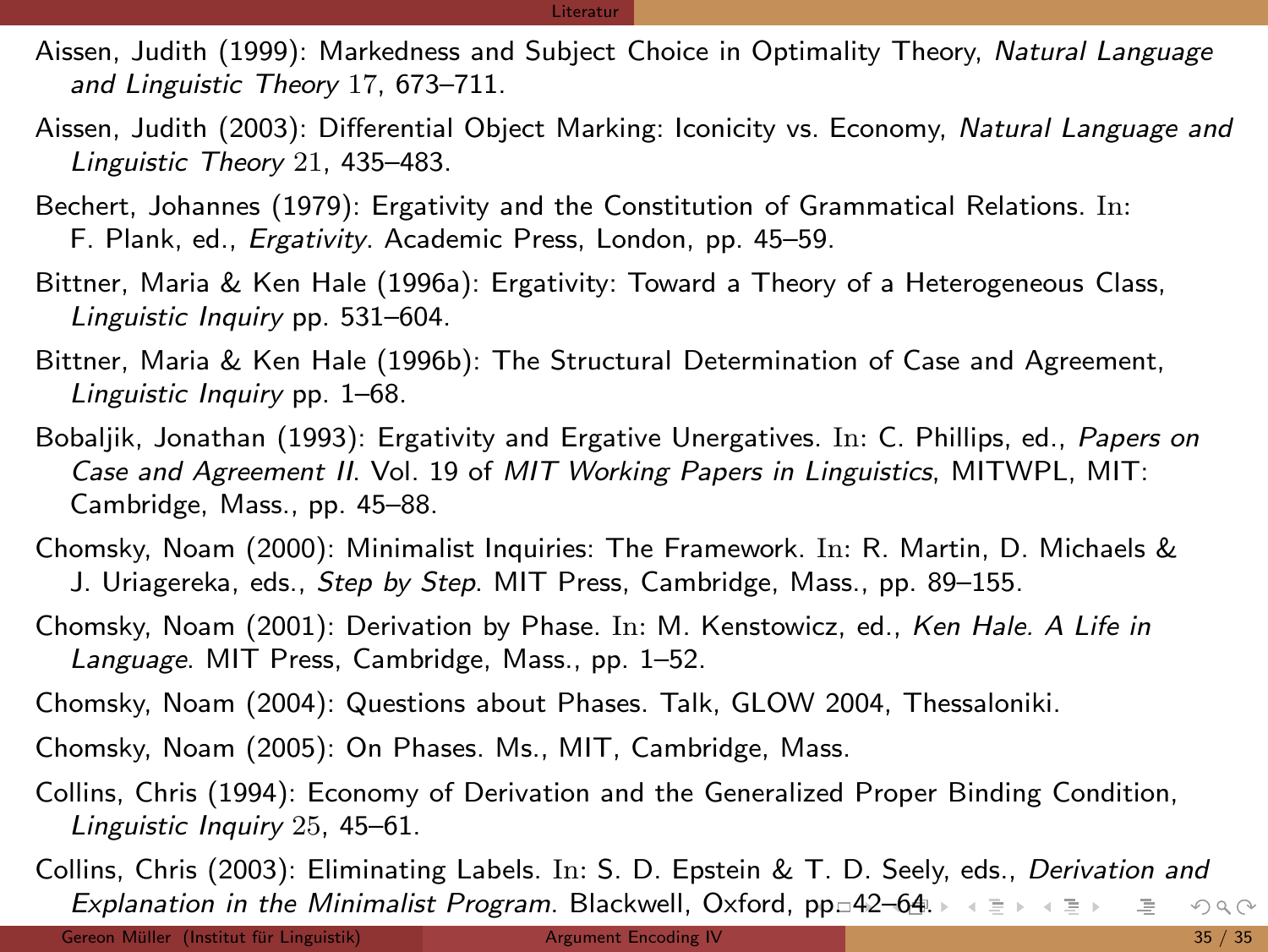#### Literatur

Comrie, Bernard (1989): Language Universals and Linguistic Typology. 2 edn, Blackwell, Oxford. Dixon, R.M.W. (1994): *Ergativity*. Cambridge University Press, Cambridge.

- Elson, Ben (1960): Sierra Popoluca Morphology, International Journal of American Linguistics 20, 206–223.
- Fischer, Silke (2004): Towards an Optimal Theory of Reflexivization. PhD thesis, Universität Tübingen.
- Frampton, John & Sam Gutman (1999): Cyclic Computation, Syntax pp. 1–27.
- Gregores, Emma & Jorge Suárez (1967): A Description of Colloquial Guaraní. Mouton, The Hague.
- Halle, Morris & Alec Marantz (1993): Distributed Morphology and the Pieces of Inflection. In: K. Hale & S. J. Keyser, eds., The View from Building 20. MIT Press, Cambridge, Mass., pp. 111–176.
- Heck, Fabian (2004): A Theory of Pied Piping. PhD thesis, Universität Tübingen.
- Heck, Fabian & Gereon Müller (2000): Successive Cyclicity, Long-Distance Superiority, and Local Optimization. In: R. Billerey & B. D. Lillehaugen, eds., Proceedings of WCCFL. Vol. 19, Cascadilla Press, Somerville, MA, pp. 218–231.
- Heck, Fabian & Gereon Müller (2006): Extremely Local Optimization. Ms., Universität Leipzig. Hornstein, Norbert (2001): Move. A Minimalist Theory of Construal. Blackwell, Oxford.
- Hualde, José Ignacio & Jon Ortiz de Urbina, eds. (2003): A Grammar of Basque. Mouton de Gruyter, Berlin.
- Kiparsky, Paul (1999): Analogy and OT: Morphological Change as Emergence of the Unmarked. Vortrag auf der 21. Jahrestagung der DGfS, Konstanz. Ms., Stanford University.
- <span id="page-40-0"></span>Mahajan, Anoop (1990): The A/A-bar Distinction and Movement Theory. PhD thesis, MIT, Cambridge, Mass. K ロ > K @ > K 경 > K 경 > 시 경 +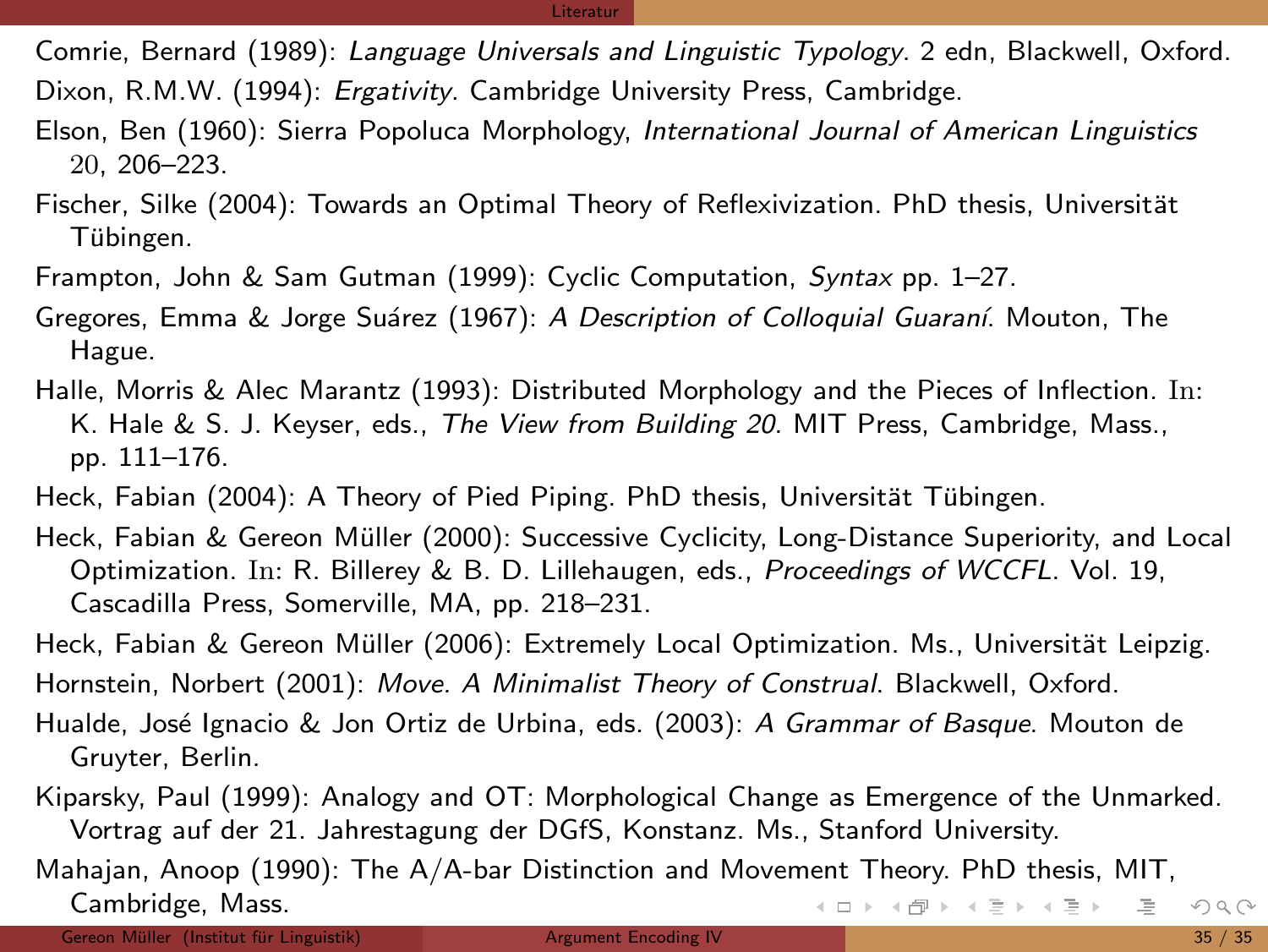#### Literatur

Marantz, Alec (1991): Case and Licensing. In: G. Westphal, B. Ao & H.-R. Chae, eds., Proceedings of the Eigth Eastern States Conference on Linguistics. University of Maryland, pp. 234–253.

Müller, Gereon (1998): Incomplete Category Fronting. Kluwer, Dordrecht.

Murasugi, Kumiko (1992): Crossing and Nested Paths. PhD thesis, MIT, Cambridge, Mass.

Pesetsky, David (1982): Paths and Categories. PhD thesis, MIT, Cambridge, Mass.

Pesetsky, David (1989): Language-Particular Processes and the Earliness Principle. Ms., MIT, Cambridge, Mass.

Pesetsky, David & Esther Torrego (2001): T-to-C Movement: Causes and Consequences. In: M. Kenstowicz, ed., Ken Hale. A Life in Language. MIT Press, Cambridge, Mass., pp. 355–426.

Prince, Alan & Paul Smolensky (2004): Optimality Theory. Constraint Interaction in Generative Grammar. Blackwell. (Original version from 1993).

Sigurðsson, Halldór (2004): The Nominative Puzzle and the Low Nominative Hypothesis. Ms., Lund University.

Silverstein, Michael (1976): Hierarchy of Features and Ergativity. In: R. Dixon, ed., Grammatical Categories in Australian Languages. Australian Institute of Aboriginal Studies, Canberra, pp. 112–171.

Stabler, Ed (1996): Acquiring and Parsing Languages with Movement. Book ms., UCLA.

Sternefeld, Wolfgang (2003): Syntax. Eine merkmalsbasierte Analyse. Book ms., Universität Tübingen.

Svenonius, Peter (1994): C-Selection as Feature-Checking, Studia Linguistica 48, 133-155.

Williams, Edwin (1981): Argument Structure and Morphology, [T](#page-40-0)he [L](#page-42-0)[i](#page-37-0)[ngu](#page-38-0)[is](#page-39-0)[tic](#page-0-0) [Re](#page-42-0)[vie](#page-0-0)[w](#page-42-0) [1](#page-42-0), [8](#page-0-0)1-114.  $\sim$